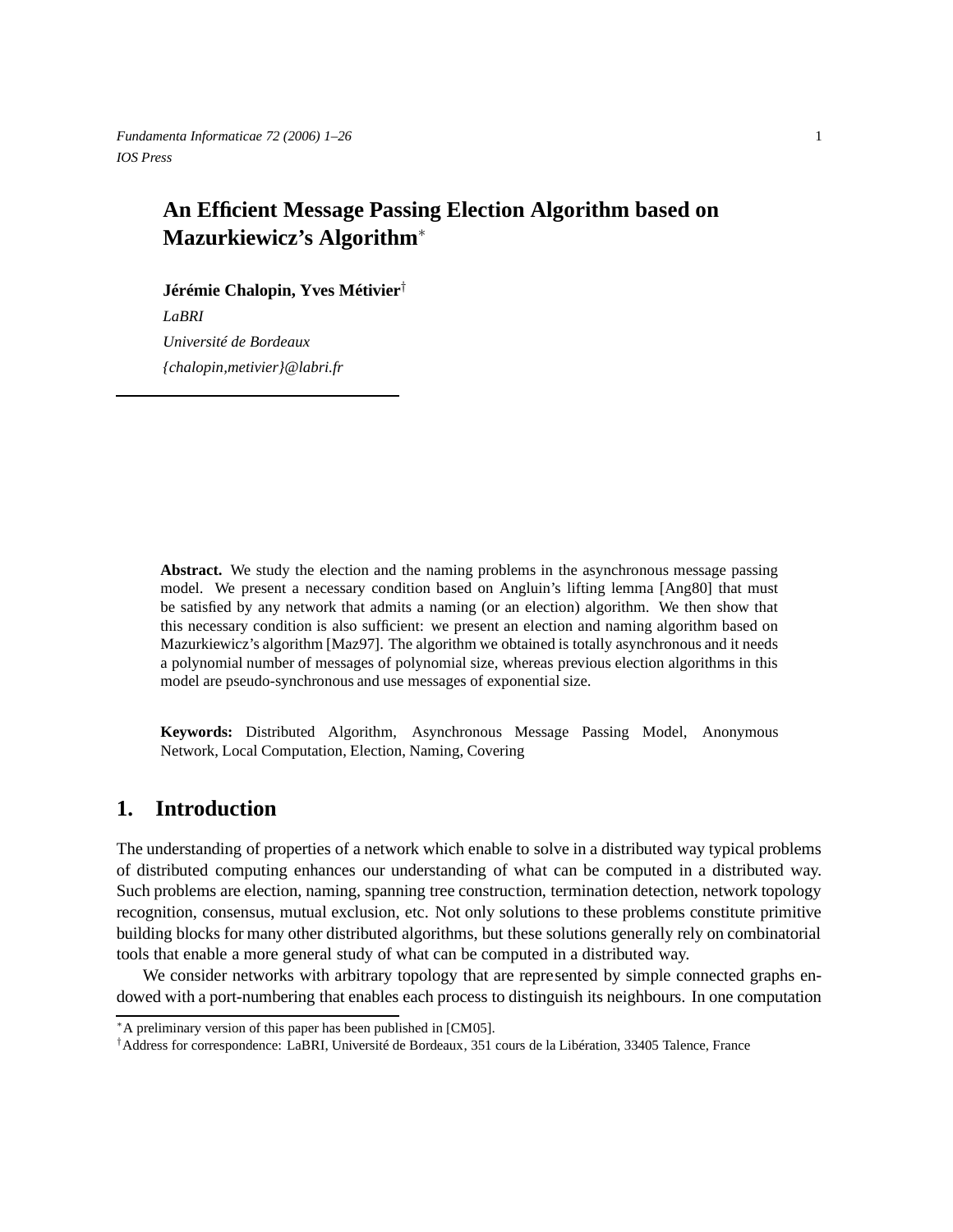step, each process can either modify its state, or send a message to one of its neighbours, or receive a message from a neighbour. We consider the asynchronous message passing model: processes cannot access a global clock, processes execute computation steps at arbitrary speed, and a message sent from a process to a neighbour arrives within some finite but unpredictable time.

#### **1.1. Election and Naming**

In this paper, we focus on two classical problems of distributed computing that are election and naming. The election problem is one of the paradigms of the theory of distributed computing. It was first posed by LeLann [LeL77]. A distributed algorithm solves the election problem if it always terminates and in the final configuration exactly one process is marked as *elected* and all the other processes are *non-elected*. Moreover, it is supposed that once a process becomes *elected* or *non-elected* then it remains in such a state until the end of the execution of the algorithm. Election algorithms constitute a building block of many other distributed algorithms. The elected vertex acts as coordinator, initiator, and more generally performs some special role [TvS02]. If processes have initially unique identifiers, it is always possible to solve this problem by electing the process with the smallest identifier. Nevertheless, if we consider *anonymous* networks where processes do not have identifiers and execute the same algorithm, it is not always possible to solve the election problem. One aim of this paper is to present a characterization of networks where this problem can be solved.

The naming problem is another important problem in the theory of distributed computing. The aim of a naming algorithm is to arrive at a final configuration where all processes have unique identities (we assume that identities are totally ordered). Many distributed algorithms work correctly only under the assumption that all processes can be unambiguously identified thus it is very important to be able to give dynamically and in a distributed way unique identities to all processes.

The enumeration problem is a variant of the naming problem. The aim of a distributed enumeration algorithm is to assign to each network vertex a unique integer in such a way that this yields a bijection between the set  $V(G)$  of vertices and  $\{1, 2, \ldots, |V(G)|\}$ .

# **1.2. Related Works**

Since the pioneer work of Angluin [Ang80], it is well-known that there exists networks that do not admit any election algorithm since they are too "symmetric". The model of Angluin is defined in the following way. A network is a simple undirected connected graph with a port-numbering. A process is attached to each vertex and there is no global time (the network is asynchronous). A basic computation step is a pairwise exchange of messages by the two processes at the two ends of some edge. This exchange allows the two processes to change their internal states and does not affect any other process. To break the symmetry between two adjacent processes a "coin toss" may be used. In the Angluin's model, the combinatorial tool used to express these symmetries is the notion of *simple coverings*, i.e., locally bijective homomorphisms between simple graphs.

In [Maz97], Mazurkiewicz considers a model where in one computation step, a process can modify its state and the states of its neighbours by the application of some relabelling rule depending only on its previous state and the previous states of its neighbours. This model corresponds to a more abstract model of computation than the message passing model studied in this paper; it is a model where a computation step involves some synchronization between neighbouring processes. In his model, Mazurkiewicz shows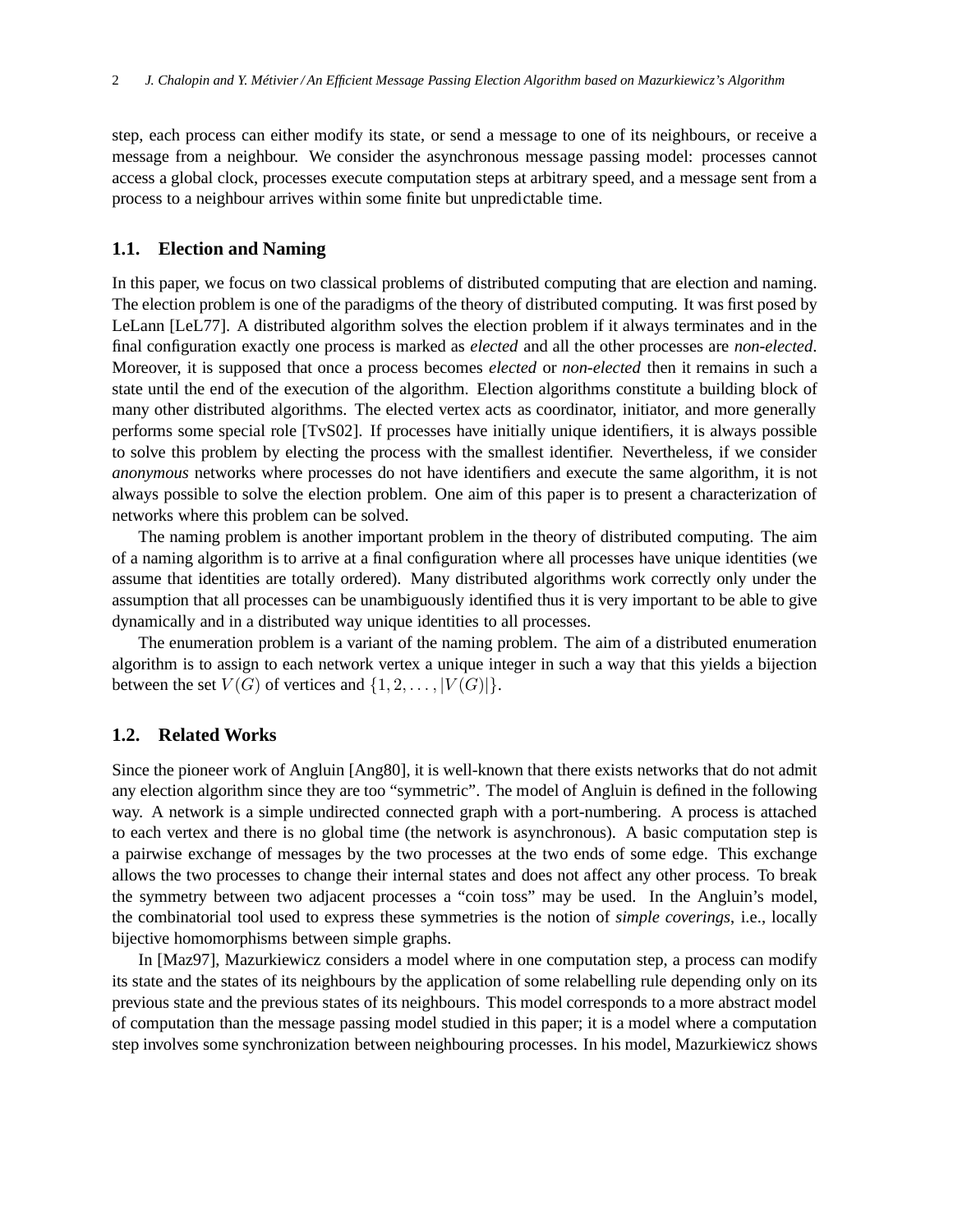that a graph G admits an election (or a naming) algorithm if and only if  $G$  is not ambiguous (in [GMM04] it is proved that a graph  $G$  is non-ambiguous if and only if  $G$  is not a simple covering of another graph H distinct from  $G$ ). In other words, in Mazurkiewicz's model, Angluin's necessary condition is also sufficient.

In the message passing model, Yamashita and Kameda give a characterization of networks admitting an election algorithm [YK96]. The characterization of Yamashita and Kameda is really different from Mazurkiewicz's result and the techniques they used are also different from the ones used by Mazurkiewicz. The characterization presented in [YK96] relies on the notion of "views", where the view of each vertex v in a graph G with a port-numbering  $\nu$  is an infinite labelled rooted tree obtained by considering all labelled walks in  $G$  starting from  $v$ . Yamashita and Kameda first show that if two vertices v, v' of some network  $(G, \nu)$  have the same view, there exists an execution of any algorithm such that v and v' always remain in the same state. Then they prove that if a network  $(G, \nu)$  admits a naming (or an election) algorithm, all vertices must have distinct views. Yamashita and Kameda show that this necessary condition is also sufficient. Their algorithm relies on a result of Norris [Nor95] stating that two vertices of a network  $(G, \nu)$  have the same view if and only if they have the same view up to height  $|V(G)|$ . Thus, each vertex just has to compute its view up to height  $|V(G)|$  and to compare it with the view of the other vertices; the vertex with the "smallest" view is elected.

The results obtained by Boldi *et al.* [BCG+96] enable to establish some links between the results of Mazurkiewicz and of Yamashita and Kameda. Boldi *et al.* consider a synchronous model of computation, but their results can be interpreted in the model studied by Yamashita and Kameda. The impossibility results presented in  $[BCG^+96]$  rely on some adaptation of the Angluin's lifting lemma and thus the characterizations obtained by Boldi *et al.* are expressed in terms of fibrations and coverings that are special homomorphisms between directed graphs. The characterization presented in  $[BCG^{+}96]$  is close to the existing characterization in Mazurkiewicz's model. Nevertheless, the algorithm presented by Boldi *et al.* to obtain sufficient conditions uses the same ideas as the algorithm of Yamashita and Kameda.

The algorithms of Yamashita and Kameda (and of Boldi *et al.*) are really different from the Mazurkiewicz'one. Indeed, Yamashita and Kameda's algorithm needs some initial knowledge on the network in order to enable each process to know what is the height of the view it should compute. On the other hand, Mazurkiewicz's algorithm does not need any initial knowledge to terminate, even if some initial knowledge is needed to enable the vertices to detect that the computation is over. This is an important property, since it is used by Godard et al. in [GMM04] to characterize graph classes that can be recognized in a distributed way in Mazurkiewicz's model. Moreover, to execute Mazurkiewicz's algorithm, it is sufficient for each vertex to have a memory of polynomial size, whereas in Yamashita and Kameda's algorithm, each process needs a memory of exponential size. This is an important property, since the size of messages in Yamashita and Kameda's algorithm is related to the size of the memory of the processes and we can expect to have smaller messages if we manage to adapt Mazurkiewicz's algorithm in the asynchronous message passing model.

Election and naming have also been studied in intermediate models between the models of Mazurkiewicz and of Yamashita and Kameda [Cha05, CM04, CMZ04, Maz04].

### **1.3. Our Results**

We give a characterization of networks where naming and election can be solved in the asynchronous message passing model (Theorem 4.1). This result is based on the notions of fibrations and coverings.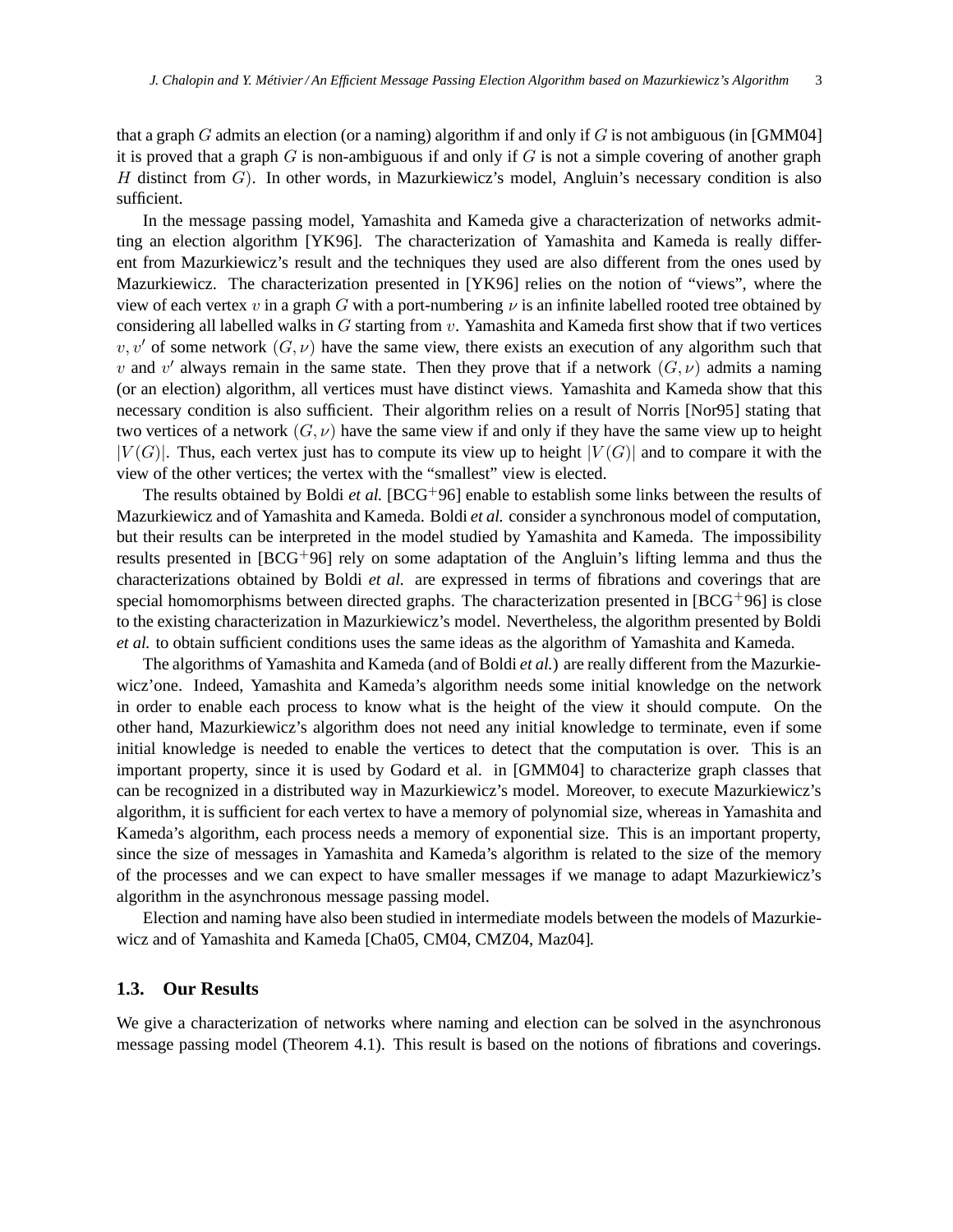Then, we present a characterization of graphs where election and naming can be solved for any portnumbering (Theorem 4.2).

In order to obtain necessary conditions, in Section 3 we introduce a way to encode any network with a port-numbering by a simple labelled digraph and we then obtain an impossibility result from the Angluin's lifting lemma [Ang80] (Proposition 3.2).

The naming algorithm  $M$  presented in Section 4 uses some ideas of the Mazurkiewicz's algorithm [Maz97]. It has some interesting properties that the previous existing algorithms do not have. Any execution of our algorithm needs a polynomial number of messages of polynomial size (Proposition 4.4), whereas the algorithms of Yamashita and Kameda and of Boldi *et al.* need messages of exponential size. Moreover, our algorithm is totally asynchronous, whereas the algorithms of Yamashita and Kameda and of Boldi *et al.* are executed in a pseudo-synchronous way. An interesting consequence of this property is that for any network  $(G, \nu)$ , there exists an execution of our algorithm on  $(G, \nu)$  that enables to solve election and naming on  $(G, \nu)$  (Proposition 4.2). Thus, our algorithm may utilise the "asymmetry" of the execution even if the graph is really "symmetric".

# **2. Preliminaries**

### **2.1. Undirected Graphs, Directed Graphs and Labelled (Di)Graphs**

#### **2.1.1. Undirected Graphs**

We consider finite undirected connected graphs without multiple edges or loop called also simple graphs. Each such a graph is written as  $G = (V(G), E(G))$  where  $V(G)$  is the set of vertices of G and where the set of edges  $E(G)$  is a set of pairs of distinct vertices of G. For each edge  $\{u, v\} \in E(G)$ , u and v are the *ends* of  $\{u, v\}$  and u and v are said to be *adjacent* or *neighbours*. We denote by  $N_G(u)$  the set of all vertices of G adjacent to u and  $\deg_G(u)$  is the degree of u in G, i.e., the size of  $N_G(u)$ .

Throughout the paper we will consider graphs where vertices and edges are labelled with labels from a recursive set L. A graph G labelled over L will be denoted by  $(G, \lambda)$ , where  $\lambda: V(G) \cup E(G) \to L$  is the labelling function. The graph G is called the underlying graph and the mapping  $\lambda$  is a labelling of G. Labelled graphs will be designated by bold letters like  $G, H, \ldots$  If G is a labelled graph, then G denotes the underlying graph.

We suppose that  $\epsilon$  is a label that does not belong to L and then any partial labelling function  $\lambda$  of  $G$  defined on a set  $B$  of vertices and edges using labels from  $L$  can be canonically extended to a total labelling function of G by defining  $\lambda(v) = \epsilon$  or  $\lambda(e) = \epsilon$  for each vertex v or edge e in  $(V(G) \cup E(G)) \setminus$ B.

In some applications we need several labelling functions for a given graph G. Let  $(\lambda_1, ..., \lambda_k)$  be a tuple of labelling functions of G, the labelled graph obtained with this tuple is denoted  $(G,(\lambda_1, ..., \lambda_k))$ and the label of a vertex  $v \in V(G)$  is  $(\lambda_1(v), ..., \lambda_k(v))$ .

#### **2.1.2. Directed Graphs**

In order to describe our characterization, one needs to consider also directed graphs (or digraphs) that can have multiple arcs and self-loops. A digraph D is defined by a set  $V(D)$  of vertices, by a set  $A(D)$ of arcs and by two maps  $s_D$  and  $t_D$  (in general, the subscripts will be omitted) from  $A(D)$  to  $V(D)$ . For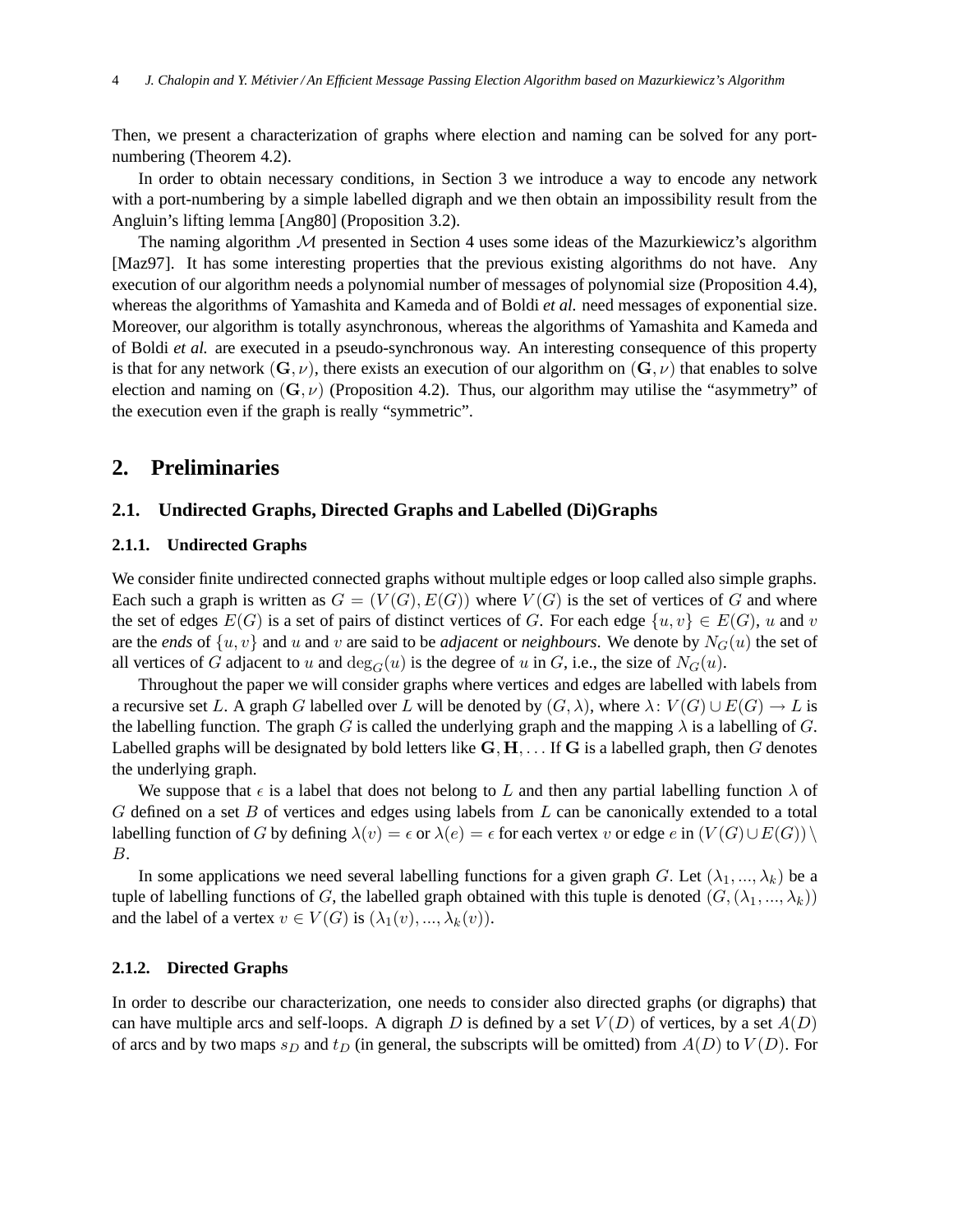each arc  $a \in A(D)$ ,  $s(a)$  is the *source* of a and  $t(a)$  is its *target*. We say that a is going out of  $s(a)$  and coming into  $t(a)$ . A self-loop is an arc with the same source and target. A digraph with no self-loop and such that for each couple  $(u, v)$  of vertices there is at most one arc a such that  $s(a) = u$  and  $t(a) = v$  is said to be simple.

A digraph D is *strongly connected* if for all vertices  $u, v \in V(D)$ , there exists a sequence of arcs  $a_1, a_2, \ldots a_n$  such that  $s(a_1) = u, \forall i \in [1, p-1], t(a_i) = s(a_{i+1})$  and  $t(a_n) = v$ . In the following, we will only consider strongly connected digraphs.

A *symmetric* digraph D is a digraph endowed with a symmetry, that is, an involution  $Sym : A \rightarrow A$ such that for every  $a \in A : s(a) = t(Sym(a)).$ 

**Definition 2.1.** A *homomorphism*  $\varphi$  from the digraph D to the digraph D' is given by a pair of functions  $\varphi_V: V(D) \to V(D')$  and  $\varphi_A: A(D) \to A(D')$  commuting with the source and target maps, i.e.,  $s_{D'} \circ \varphi_A = \varphi_V \circ s_D$  and  $t_{D'} \circ \varphi_A = \varphi_V \circ t_D$ .

A homomorphism  $\varphi$  is an *isomorphism* if  $\varphi$  is bijective. We write  $D \simeq D'$  whenever D and D' are isomorphic.

Throughout the paper we will consider digraphs where the vertices and the arcs are labelled with labels from a recursive set L. A digraph D labelled over L will be denoted by  $(D, \lambda)$ , where  $\lambda: V(D) \cup$  $A(D) \rightarrow L$  is the labelling function. The digraph D is called the underlying digraph and the mapping  $\lambda$ is a labelling of D. A mapping  $\varphi: V(D) \cup A(D) \to V(D') \cup A(D')$  is a homomorphism from  $(D, \lambda)$ to  $(D', \lambda')$  if  $\varphi$  is a digraph homomorphism from D to D' which preserves the labelling, i.e., such that  $\lambda'(\varphi(x)) = \lambda(x)$  for every  $x \in V(D) \cup A(D)$ . Labelled digraphs will be designated by bold letters like  $\mathbf{D}, \mathbf{D}', \dots$  If  $\mathbf{D}$  is a labelled digraph, then D denotes the underlying digraph. As for graphs, one can note that it is possible to extend any partial labelling function  $\lambda$  of a digraph D using labels from a set L in a total labelling function of D by using a special label  $\epsilon \notin L$ .

Given a symmetric digraph  $D$ , the labelling of the arcs of  $D$  may reflect the fact that  $D$  is symmetric.

**Definition 2.2.** Let D be a digraph endowed with the symmetry  $Sym$ . let  $\lambda : C \to C$  be a labelling function of D. The labelling  $\lambda$  is *symmetric* if there exists an involution  $\iota: C \to C$  such that for each arc  $a \in A(D)$ ,  $\lambda(Sym(a)) = \iota(\lambda(a))$ .

Given a labelled connected simple graph  $\mathbf{G} = (G, \lambda)$ , one associates a labelled symmetric strongly connected digraph denoted by  $Dir(G) = (Dir(G), \lambda)$  and defined as follows. The set of vertices of  $Dir(G)$  is the set of vertices of G, i.e.,  $V(Dir(G)) = V(G)$  and each vertex of G has the same label in  $Dir(G)$  as in G. For each edge  $\{u, v\} \in E(G)$ , there exists two arcs  $a_{(u,v)}, a_{(v,u)} \in A(Dir(G))$ such that  $s(a_{(u,v)}) = t(a_{(v,u)}) = u$ ,  $t(a_{(u,v)}) = s(a_{(v,u)}) = v$  and  $Sym(a_{(u,v)}) = a_{(v,u)}$ . Note that this digraph does not contain multiple arcs or self-loop and that its arcs are unlabelled.

# **2.2. Fibrations and coverings**

The notions of fibrations and coverings are fundamental in this work. Definitions, main properties and some applications are presented in [Bod89, BV02].

A fibration is a homomorphism that induces an isomorphism between the incoming arcs of each vertex and the incoming arcs of its image.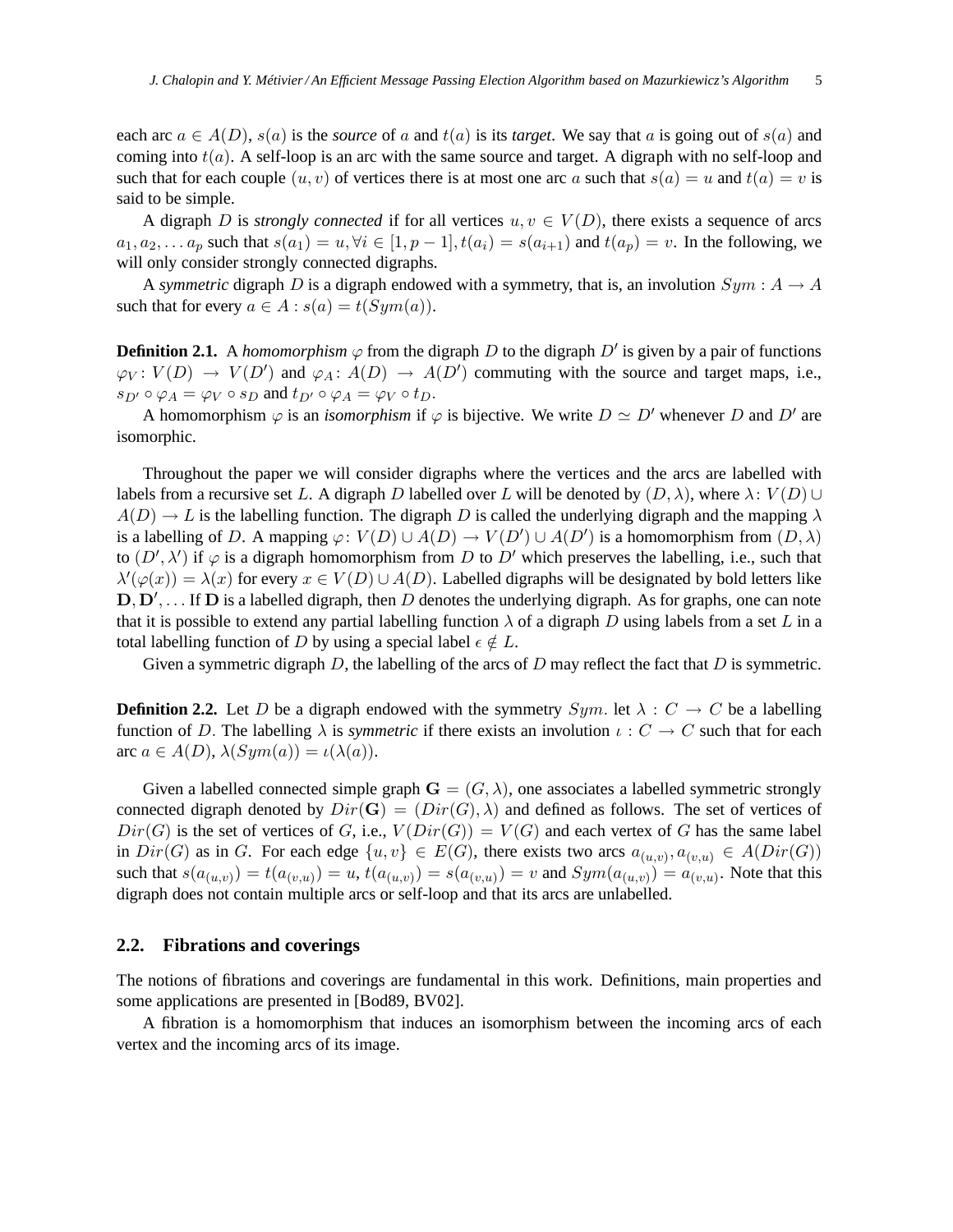**Definition 2.3.** A digraph D is *fibred over* a digraph  $D'$  via a homomorphism  $\varphi$  if  $\varphi$  is a homomorphism from D to D' such that for each arc  $a' \in A(D')$  and for each vertex  $v \in \varphi^{-1}(t(a'))$ , there exists a unique arc  $a \in A(D)$  such that  $t(a) = v$  and  $\varphi(a) = a'$ ; this arc a is called the *lifting* of a' at v.

We say that the homomorphism  $\varphi$  is a *fibration* from D to D', the digraph D is the *total digraph* of  $\varphi$  and the digraph  $D'$  is the *base* of  $\varphi$ .

The *fibre* over a vertex v' (resp. an arc a') of D' is defined as the set  $\varphi^{-1}(v')$  of vertices of D (resp. the set  $\varphi^{-1}(a')$  of arcs of *D*).

In the sequel digraphs are always strongly connected and total digraphs non empty.

A covering projection is a fibration that also induces an isomorphism between the outgoing arcs of each vertex and the outgoing arcs of its image.

**Definition 2.4.** A digraph D is a *covering* of a digraph D' via a homomorphism  $\varphi$  if  $\varphi$  is a homomorphism from D to D' such that for each arc  $a' \in A(D')$  and for each vertex  $v \in \varphi^{-1}(t(a'))$  (resp.  $v \in \varphi^{-1}(s(a'))$ , there exists a unique arc  $a \in A(D)$  such that  $t(a) = v$  (resp.  $s(a) = v$ ) and  $\varphi(a) = a'$ . The homomorphism  $\varphi$  is called a *covering projection* from  $D$  to  $D'$ .

In the sequel a covering projection will be called a covering. If  $D'$  has no self-loop and no multiple arcs then the covering is said to be simple.

A symmetric covering is a covering between symmetric digraphs that preserves the function Sym.

**Definition 2.5.** A symmetric digraph D is called a *symmetric covering* of a symmetric digraph D′ via a homomorphism  $\varphi$  if D is a covering of D' via  $\varphi$  and if for each arc  $a \in A(D)$ ,  $\varphi(Sym(a)) =$  $Sym(\varphi(a)).$ 

The homomorphism  $\varphi$  is called a *symmetric covering* from  $D$  to  $D'$ .

A symmetric digraph D is said to be *symmetric covering prime* if for each symmetric digraph D′ such that D is a symmetric covering of  $D'$ ,  $D \simeq D'$ .

All these definitions are extended in a natural way to labelled digraphs.

An interesting property satisfied by covering is that all the fibres have the same cardinality, that is called the *number of sheets* of the covering. The following proposition is a result of Boldi and Vigna [BV02].

**Proposition 2.1.** A covering  $\varphi : \mathbf{D} \to \mathbf{D}'$  with a connected base and a nonempty covering is surjective; moreover, there exists  $q \in \{1, 2, \dots\}$  such that for each  $x \in V(D') \cup A(D')$ ,  $|\varphi^{-1}(x)| = q$ .

Given a labelled digraph  $D$ , there exists a "minimal" labelled digraph  $D_0$  such that  $D$  is fibred over  $D_0$ . The existence of such a labelled digraph has been shown by Boldi and Vigna [BV02].

**Proposition 2.2.** For any strongly connected labelled digraph D, there exists a strongly connected labelled digraph  $D_0$  such that  $D$  is fibred over  $D_0$  and such that for any strongly connected labelled digraph  $\mathbf{D}'$ , if  $\mathbf{D}$  is fibred over  $\mathbf{D}'$ , then  $\mathbf{D}'$  is fibred over  $\mathbf{D}_0$ .

The digraph  $D_0$  is called the minimum base of D.

The minimum base of a labelled digraph D can be computed in polynomial time using the degree refinement technique [BV02, Lei82]; this method is close to the technique used to minimize a deterministic automaton [HU79].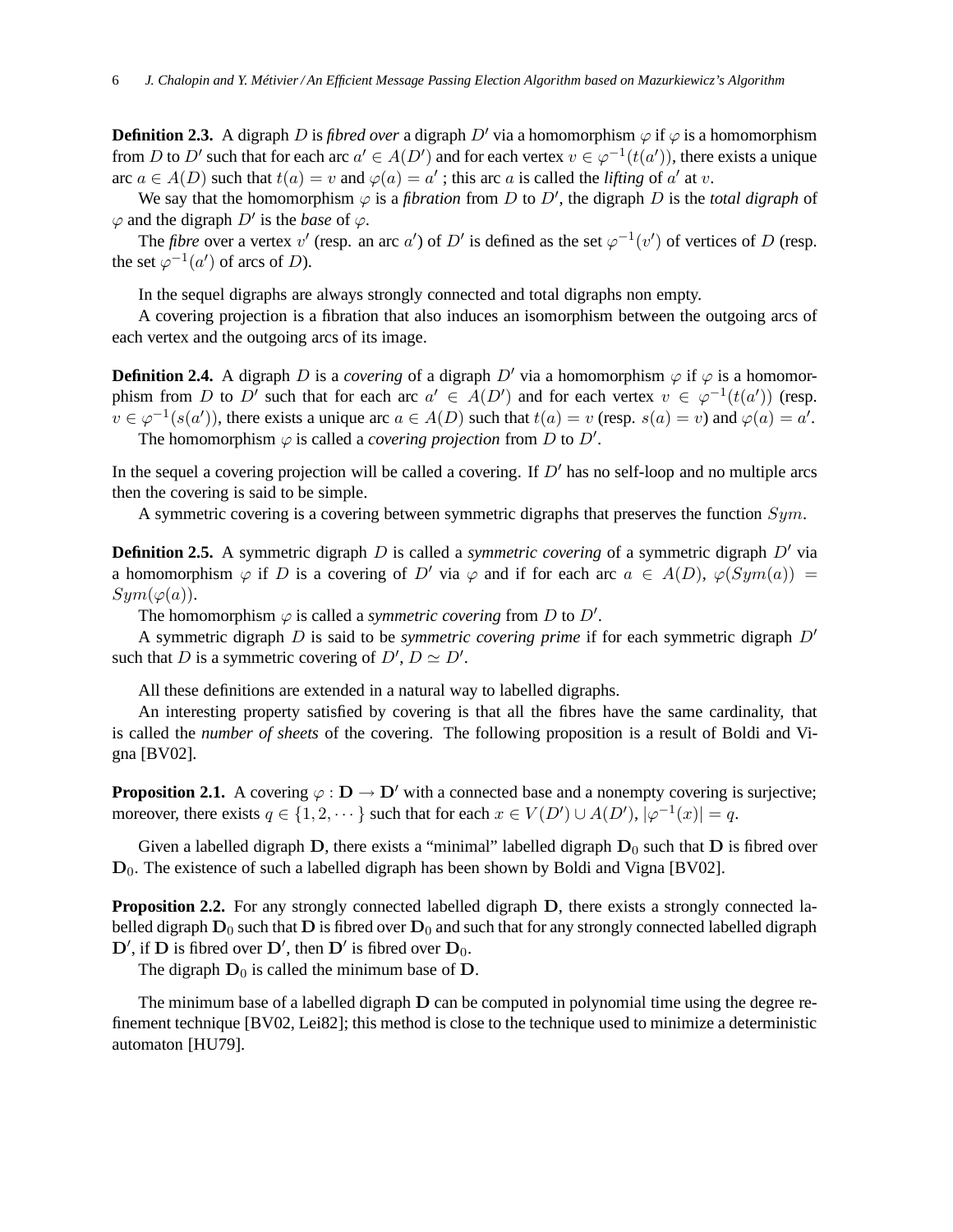Let D and D' be two digraphs such that D is a surjective covering of D' via  $\varphi$ . If D' has no self-loop then for each arc  $a \in A(D)$ :  $\varphi(s(a)) \neq \varphi(t(a))$ . Finally, the following property is a direct consequence of the definitions and it is fundamental in the sequel of this paper :

**Proposition 2.3.** Let  $D$  and  $D'$  be two labelled digraphs such that  $D'$  has no self-loop and  $D$  is a surjective covering of D' via  $\varphi$ . Let  $a_1$  and  $a_2$  be two arcs of D. If  $a_1 \neq a_2$  and  $a_1, a_2 \in \varphi^{-1}(a')$  $(a' \in A(D'))$  then  $\{s(a_1), t(a_1)\} \cap \{s(a_2), t(a_2)\} = \emptyset$ .

### **2.3. Local Computations on Arcs**

In this paper we consider labelled digraphs and we assume that local computations modify only labels of vertices and of arcs. Digraph relabelling systems on arcs and more generally local computations on arcs satisfy the following constraints, that arise naturally when describing distributed computations with decentralized control:

- $(C1)$  they do not change the underlying digraph but only the labelling of vertices and of the arcs, the final labelling being the result of the computation (*relabelling relations*),
- (C2) they are *local*, that is, each relabelling step changes only the label of the source, the label of the target of an arc and the label of the arc,
- (C3) they are *locally generated*, that is, the applicability of a relabelling rule on an arc only depends on the label of the arc, the labels of the source and of the target (locally generated relabelling relation).

The relabelling is performed until no more transformation is possible, i.e., until a normal form is obtained.

The more formal framework is the following. Let  $\mathcal{D}_L$  be the class of L-labelled digraphs. Then any binary relation  $\mathcal{R} \subseteq \mathcal{D}_L \times \mathcal{D}_L$  on  $\mathcal{D}_L$  is called a *digraph rewriting relation*. We assume that it is closed under isomorphism, i.e., if  $D \mathcal{R} D_1$  and  $D' \simeq D$  then  $D' \mathcal{R} D'_1$  for some labelled digraph  $D'_1 \simeq D_1$ . In the remainder of the paper  $\mathcal{R}^*$  stands for the reflexive-transitive closure of  $\mathcal R$ . The labelled digraph D is R-irreducible (or just irreducible if  $R$  is fixed) if there is no  $D_1$  such that  $D R D_1$ .

**Definition 2.6.** Let  $\mathcal{R} \subseteq \mathcal{D}_L \times \mathcal{D}_L$  be a digraph rewriting relation. The relation  $\mathcal{R}$  is a *relabelling relation* if whenever two labelled digraphs are in relation then the underlying unlabelled digraphs are equal, i.e.,  $D_1 \mathcal{R} D_2$  implies that  $D_1 = D_2$ .

**Definition 2.7.** Let  $\mathcal{R} \subseteq \mathcal{D}_L \times \mathcal{D}_L$  be a digraph relabelling relation. The relation  $\mathcal{R}$  is (arc) *local* if  $(D, \lambda)$  R  $(D, \lambda')$  implies that there exists an arc  $a \in A(D)$  such that  $\lambda(x) = \lambda'(x)$  for every  $x \notin A(D)$  ${a, s(a), t(a)}.$ 

The next definition states that an arc local relabelling relation  $R$  is *arc locally generated* if the applicability of any relabelling depends only on the labels of the arc and of the ends of the arc.

**Definition 2.8.** Let  $\mathcal{R}$  be a relabelling relation arc local. Then  $\mathcal{R}$  is *arc locally generated* if the following is satisfied: for all labelled digraphs  $(D_1, \lambda)$ ,  $(D_1, \lambda')$ ,  $(D_2, \eta)$ ,  $(D_2, \eta')$  and all arcs  $(u, u') \in A(D_1)$ and  $(v, v') \in A(D_2)$ , the following three conditions: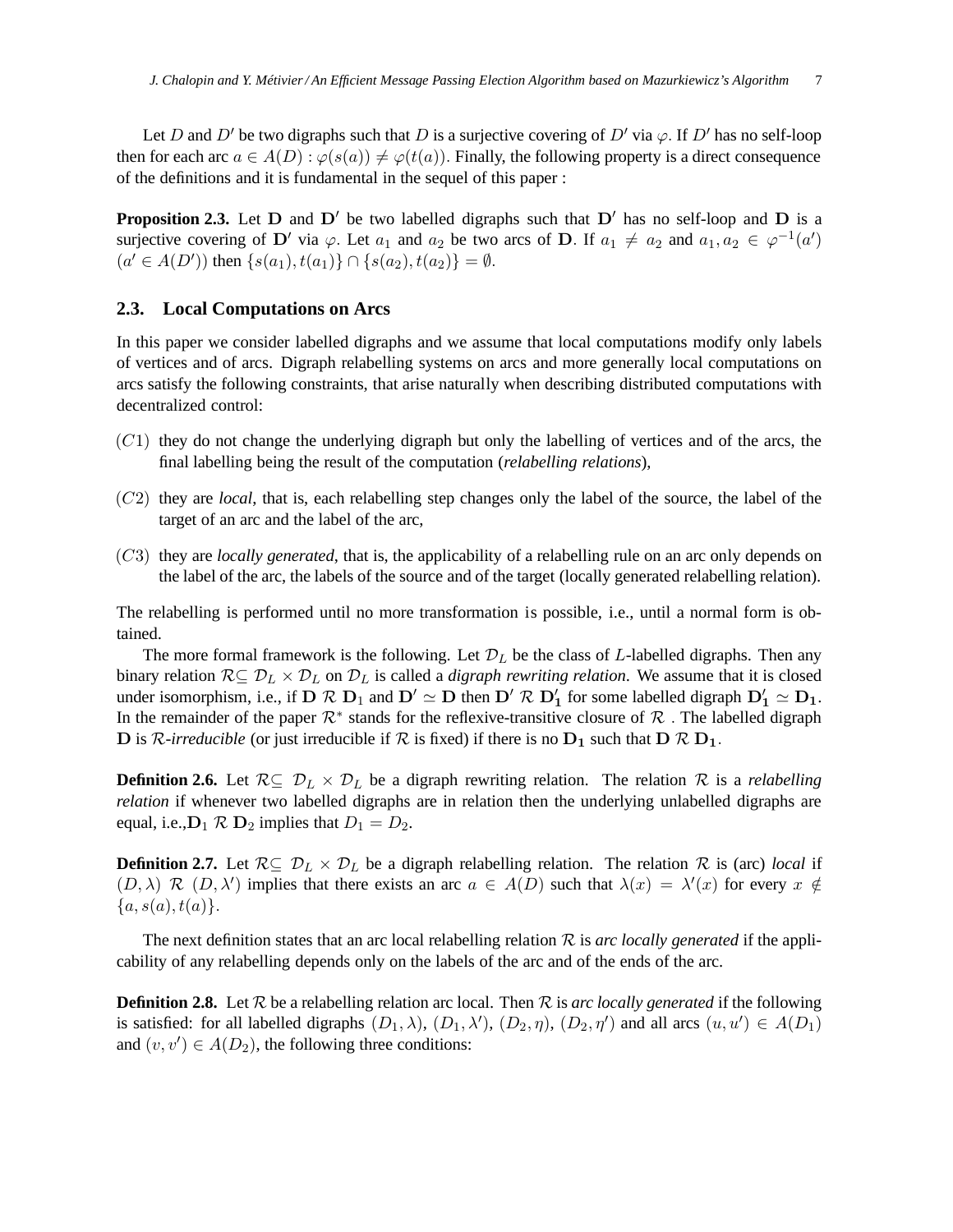- 1.  $\lambda(u) = \eta(v)$ ,  $\lambda(u') = \eta(v')$ ,  $\lambda'(u) = \eta'(v)$ ,  $\lambda'(u') = \eta'(v')$ ,
- 2.  $\lambda(w) = \lambda'(w)$ , for each  $w \in V(D_1) \setminus \{u, u'\}$ ,
- 3.  $\eta(w) = \eta'(w)$ , for each  $w \in V(D_2) \setminus \{v, v'\},$

imply that  $(D_1, \lambda)$   $\mathcal{R}$   $(D_1, \lambda')$  if and only if  $(D_2, \eta)$   $\mathcal{R}$   $(D_2, \eta')$ .

We only consider recursive relabelling relations. The purpose of all assumptions about recursiveness done throughout the paper is to have "reasonable" objects w.r.t. the computational power. By definition, *arc local computations* are computations on labelled digraphs corresponding to arc locally generated relabelling relations.

Given an arc locally generated relation R, a *computation step* on a digraph D is the relabelling of the labels of an arc a and of the ends of a that leads to a digraph  $\mathbf{D}'$  such that  $\mathbf{D} \mathcal{R} \mathbf{D}'$ ; the arc a is the support of the relabelling step. An *execution* of R on **D** is a sequence  $D = D_0 \mathcal{R} D_1 \mathcal{R} \dots \mathcal{R} D_i \mathcal{R} \dots$ where  $D_i$  is called the *configuration* of D at step *i*. A *final* configuration is a configuration D where no more relabelling step can be applied, i.e., there does not exists any  $D'$  such that  $D \mathcal{R} D'$ .

A complete presentation of graph relabelling systems and local computations for the model of Mazurkiewicz may be found in [GMM04] (pp. 256-260). It can be easily adapted to the model studied in this work.

### **2.4. Distributed Computations of Local Computations on Arcs**

The notion of relabelling sequence defined above obviously corresponds to a notion of *sequential* computation. Clearly, a locally generated relabelling relation allows parallel relabellings too, since nonoverlapping edges may be relabelled independently. Thus we can define a distributed way of computing by allowing that two consecutive relabelling steps with disjoint supports may be applied in any order (or concurrently). More generally, any two relabelling sequences such that one can be obtained from the other by exchanging successive concurrent steps, lead to the same result.

Hence, the notion of relabelling sequence associated to a arc locally generated relabelling relation may be regarded as a *serialization* of a distributed computation. This model is asynchronous, in the sense that several relabelling steps *may* be done at the same time but we do not require that all of them have to be performed. In the sequel we will essentially handle sequential relabelling sequences, but the reader should keep in mind that such sequences may be done in parallel.

### **2.5. Coverings and Arc Local Computations**

First, We present a fundamental lemma which connects coverings and locally generated relabelling relations on arcs. It is the natural extension of the lifting lemma [Ang80]. It states that whenever  $D_1$ is a covering of  $D'_1$ , every relabelling step in  $D'_1$  can be lifted to a relabelling chain in  $D_1$  which is compatible with the covering relation. It is a direct consequence of Proposition 2.3.

### **Lemma 2.1. (lifting lemma)**

Let R be a locally generated relabelling relation on arcs and let  $D_1$  be a covering of the labelled digraph  $\mathbf{D}'_1$  via the morphism  $\gamma$ ; we assume that  $\mathbf{D}'_1$  has no self-loop. If  $\mathbf{D}'_1 \mathcal{R}^* \mathbf{D}'_2$  then there exists  $\mathbf{D}_2$  such that  $\mathbf{D}_1 \mathcal{R}^* \mathbf{D}_2$  and  $\mathbf{D}_2$  is a covering of  $\mathbf{D}'_2$  via  $\gamma$ .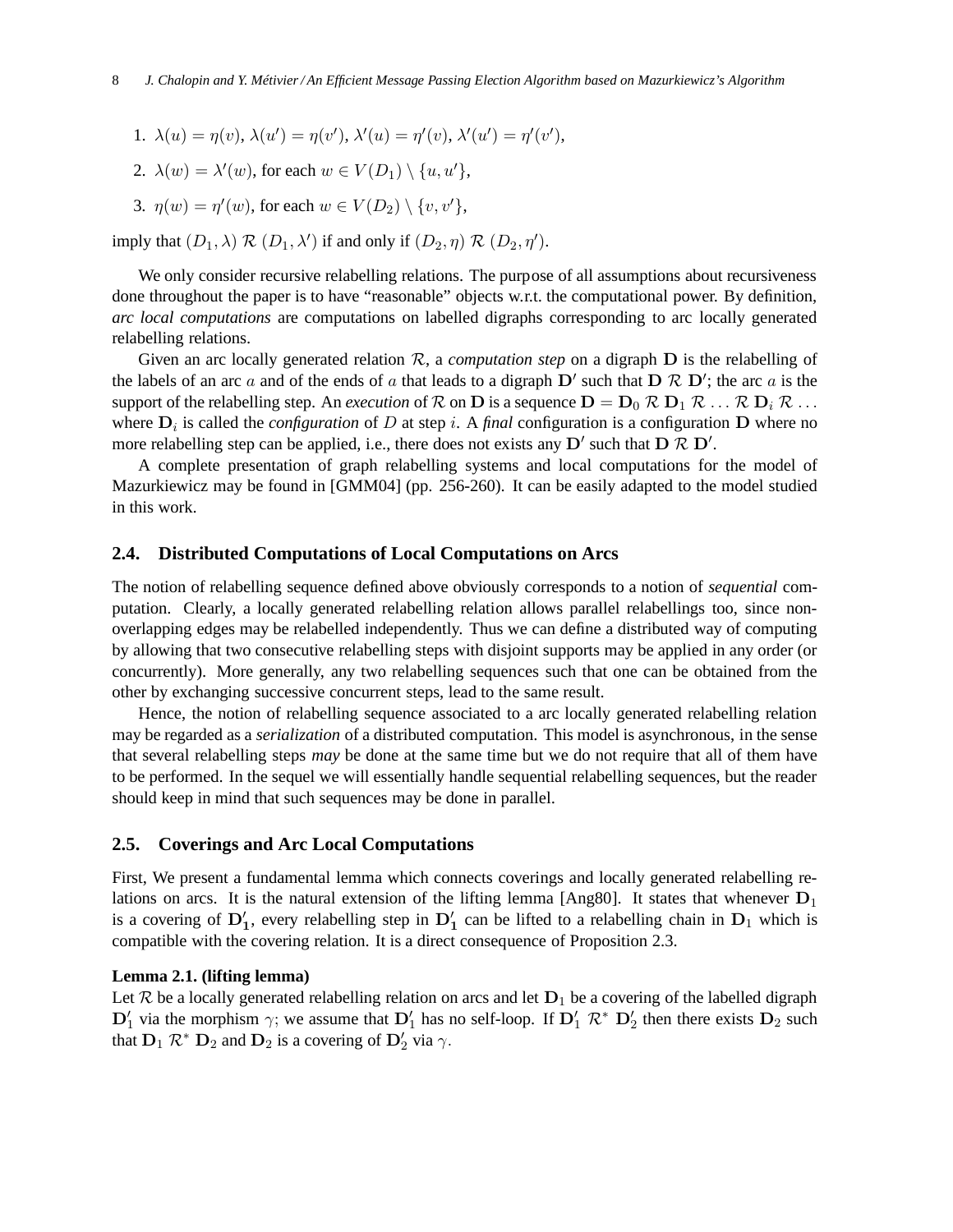#### **Proof:**

Consider two labelled digraphs  $D_1 = (D_1, \lambda)$  and  $D'_1 = (D'_1, \eta)$  such that  $D_1$  is a covering of  $D'_1$  via a homomorphism  $\gamma$  and an arc locally generated relabelling relation  $\mathcal{R}$ .

It is sufficient to prove the lemma when  $D'_1 = (D'_1, \eta) \mathcal{R} (D'_1, \eta') = D'_2$ , let r be the rewritting rule for this step. Consider the rewritten arc  $a = (v, v') \in A(D'_1)$  : for each  $x \in (V(D'_1) \cup A(D'_1)) \setminus \{a, v, v'\},$  $\eta'(x) = \eta(x)$ . Since  $D_1$  is a covering of  $D'_1$  via  $\gamma$  and  $D'_1$  has no self-loop from Proposition 2.3 arcs of  $A(D_1)$  which are mapped by  $\gamma$  on  $(v, v')$  are disjoint. Consequently, one can apply the relabelling rule r on each arc  $(u, u') \in A(D_1)$  such that  $\gamma(u) = v$  and  $\gamma(u') = v'$ . Let  $\lambda'$  be the new labelling of D<sub>1</sub> obtained once all these relabelling steps have been performed. For each  $u \in \gamma^{-1}(\{v, v'\})$ ,  $\lambda'(u) =$  $\eta'(\gamma(u))$  and for each  $u \in V(D_1) \setminus \gamma^{-1}(\lbrace v, v' \rbrace)$ ,  $\lambda'(u) = \lambda(u) = \eta(\gamma(u)) = \eta'(\gamma(u))$ . The same relations hold for arcs. Thus, the labelled digraph  $\mathbf{D}_2 = (D_1, \lambda')$  is a covering of  $\mathbf{D}'_2$  via  $\gamma$ .

# **3. From Asynchronous Message Passing to Local Computations on Arcs**

# **3.1. The Asynchronous Message Passing Model**

Our model follows standard models for distributed systems given in [AW04, Lyn96, Tel00]. The communication model is a point-to-point communication network which is represented as a simple connected undirected graph where vertices represent processes and two vertices are linked by an edge if the corresponding processes have a direct communication link. Processes communicate by message passing and each process can distinguish its neighbours, i.e., the different links incident to it.

Since each process knows from which channel it receives a message or to which channel it sends a message, one supposes that the network is represented by a simple graph with a port-numbering function.

**Definition 3.1.** Given a simple labelled graph G, a *port-numbering* function ν is a set of local functions  $\{\nu_u \mid u \in V(G)\}\$  such that for each vertex  $u \in V(G)$ ,  $\nu_u$  is a bijection between  $N_G(u)$  and  $[1, \deg_G(u)]$ .

**Remark 3.1.** We consider graphs with a port-numbering thus information concerning edges may be attached to vertices and we don't need labels on edges.

We assume in the sequel that edges of G have no labels. We consider the asynchronous message passing model: processes cannot access a global clock, processes execute computation steps at arbitrary speed, and a message sent from a process to a neighbour arrives within some finite but unpredictable time.

## **3.2. Port-numbering and Symmetric Digraphs**

A network is represented by a simple labelled graph  $(G, \nu)$  where  $G = (G, \lambda)$  is a simple graph whose vertices are labelled and  $\nu$  is a port-numbering function.

**Remark 3.2.** The labelling  $\lambda$  of processes may encode some properties of the network. For example, if the network is anonymous, all the vertices have the same label (i.e.,  $\forall u, u' \in V(G), \lambda(u) = \lambda(u')$ ). If the processes have unique identities, then for all  $u, u' \in V(G)$  if  $u \neq u'$  then  $\lambda(u) \neq \lambda(u')$ . If there exists a distinguished process, then there exists  $u \in V(G)$  such that for each  $u' \in V(G)$  distinct from u,  $\lambda(u) \neq \lambda(u').$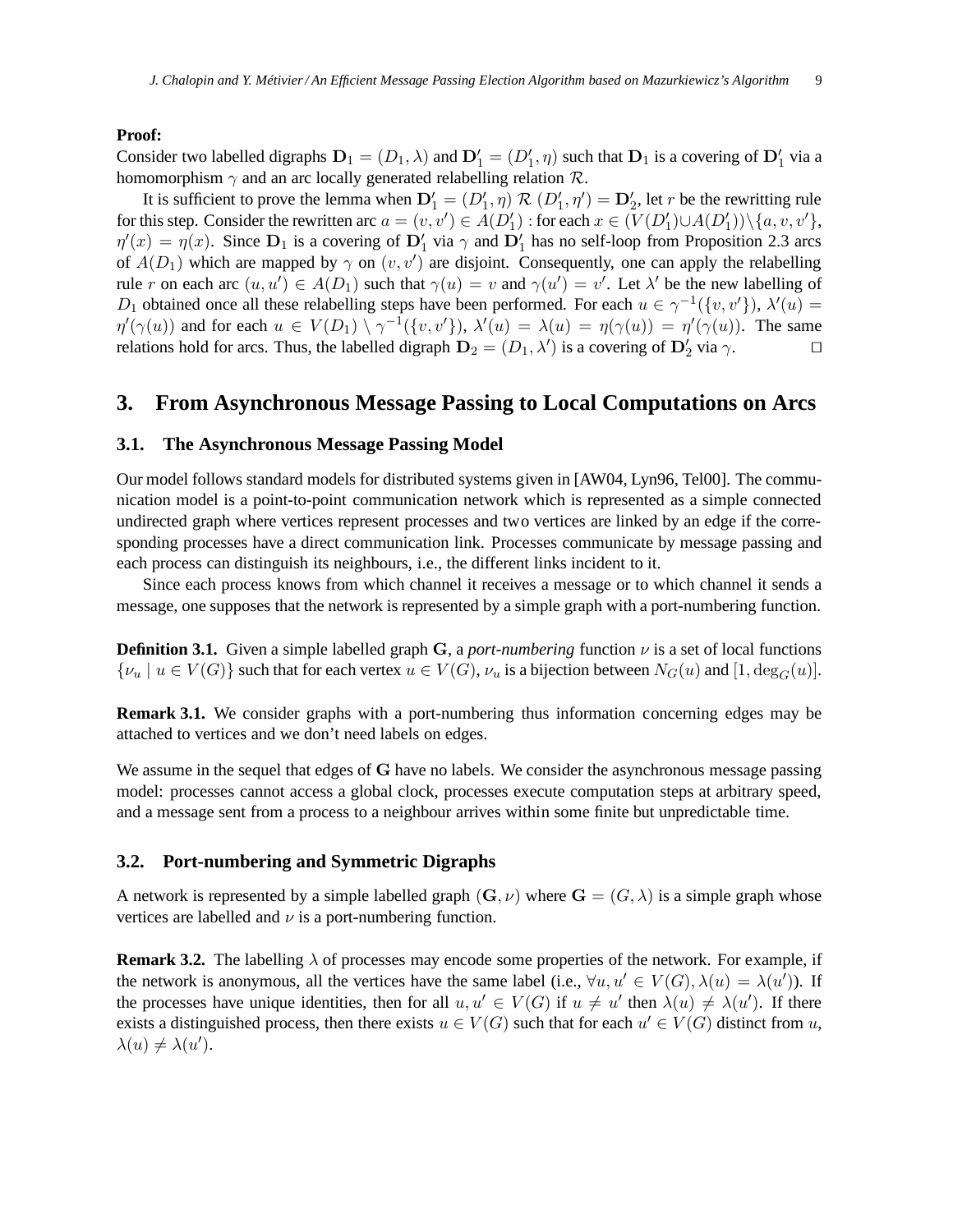

Figure 1. A graph G with a port numbering  $\nu$  and the associated labelled digraph  $(Dir(G), \nu)$  that is a covering of  $(D, \nu')$ . From Proposition 3.2, there is no election algorithm for  $(G, \nu)$ . The same argument gives the same result for any ring.

Given a network  $(G, \nu)$ , one associates to  $(G, \nu)$  a symmetric labelled digraph  $(Dir(G), \nu)$  where each vertex  $v \in V(Dir(G))$  has the same label as in G and where each arc  $a_{(u,v)} \in A(Dir(G))$  such that  $s(a) = u$  and  $t(a) = v$  is labelled by  $(\nu_u(v), \nu_v(u))$ . Let  $\iota$  be defined by :  $\iota((p, q)) = (q, p)$ , where p and q are two integers. One can note that for each arc  $a \in A(Dir(G))$  labelled by  $(p, q)$ , the arc  $Sym(a)$ is labelled by  $(q, p) = \iota((p, q))$ , i.e., the labelling of the arcs of  $Dir(G)$  induced by  $\nu$  is symmetric.

Examples of this construction are presented on Figures 1, 2 and 3.

**Remark 3.3.** Let  $(G, \nu)$  be a simple graph endowed with a port-numbering  $\nu$ . The labelled digraph  $(Dir(G), \nu)$  is symmetric covering prime if and only if  $(Dir(G), \nu)$  considered as an automaton whose all states are final is minimal.

#### **3.3. Encoding a Network with a Labelled Digraph**

The construction presented in this section may appear technical nevertheless the intuition is very natural and simple, and it is illustrated in Figures 2 and 3.

Given a labelled digraph  $D = (D, \lambda)$  whose arcs are unlabelled, one will associate to D a simple labelled digraph  $\overrightarrow{D}$  defined in the following way.

To each arc  $a \in A(D)$  whose source is u and whose target is v, we associate the set  $V_a$  of three vertices denoted  $\{outbuf_a(u,v), canal_a(u,v), inbuf_a(u,v)\}$  and the set  $A_a$  of four arcs that are:  $(u, outbuf_a(u, v)),(outbuf_a(u, v), canal_a(u, v)),(canal_a(u, v), inbuf_a(u, v)),(inbuf_a(u, v), v).$ 

The unlabelled simple digraph  $\overline{D}$  is then defined by:

$$
V(\overleftrightarrow{D}) = V(D) \cup (\bigcup_{a \in A(D)} V_a) \text{ and } A(\overleftrightarrow{D}) = \bigcup_{a \in A(D)} A_a.
$$

We need to memorize the meaning (semantic) of the different vertices of  $\overleftrightarrow{D}$ . To do so, we consider the labelled digraph  $\overleftrightarrow{\mathbf{D}} = (\overleftrightarrow{D}, (\kappa, \lambda))$  where  $\lambda$  and  $\kappa$  are two labellings of the vertices of  $\overleftrightarrow{D}$  defined as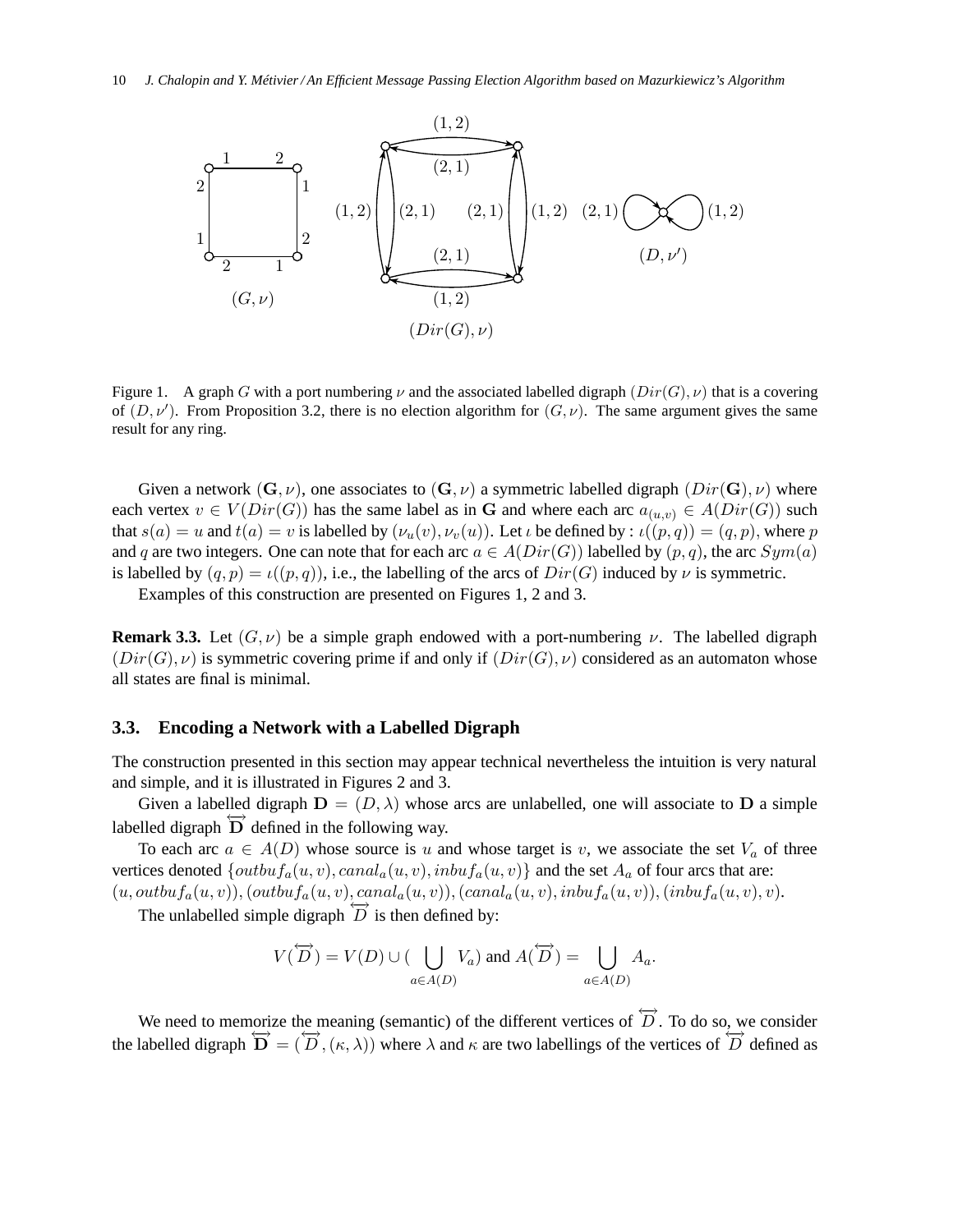

Figure 2. We adopt the following notation for vertices of  $(\vec{G}, \nu)$ . A black-circle vertex corresponds to the label process, a square vertex corresponds to the label send, a diamond vertex corresponds to the label transmission, and a double-square vertex corresponds to the label receive There is no multiple arcs thus subscripts for  $outbuf,$ canal and inbuf are omitted.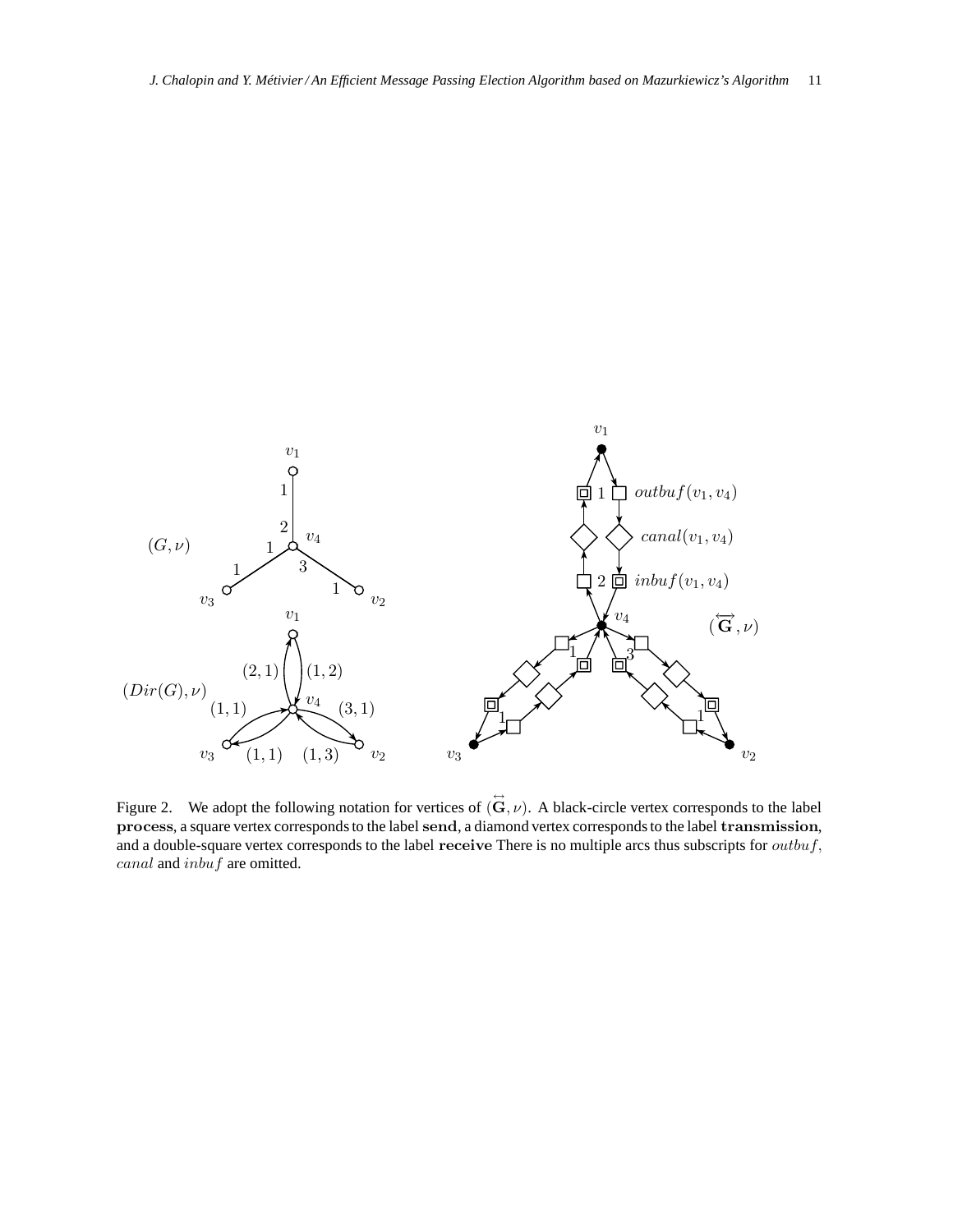follows. For each vertex  $v \in V(\overleftrightarrow{D})$ ,  $\lambda(v)$  is the label of v in **D** if  $v \in V(D)$  and  $\lambda(v) = \epsilon$  otherwise. The labelling function  $\kappa$  encodes the role of each vertex of  $\overrightarrow{D}$  and is defined as follows:

- $\forall u \in V(D)$ ,  $\kappa(u) =$  process,
- $\forall a \in A(D)$ ,  $\kappa(outbutf_a(s(a), t(a))) = \text{send},$
- $\forall a \in A(D)$ ,  $\kappa(inbu f_a(s(a), t(a)))$  = receive,
- $\forall a \in A(D)$ ,  $\kappa(canal_a(s(a), t(a))) =$ **transmission.**

One considers now a labelling function  $\nu$  of the arcs of D such that for each arc  $a \in V(D)$ , there exists positive integers p, q such that  $\nu(a) = (p, q)$ . We extend  $\nu$  into a labelling function of vertices of  $\overleftrightarrow{D}$  such that for each arc  $a \in A(D)$  whose label is  $(p, q)$ ,  $\nu(outbuf_a(a)) = p$  and  $\nu(inbufd_a(a)) = q$ (for the other vertices,  $\nu$  is equal to  $\epsilon$ ).

Suppose now that **D** is a symmetric labelled digraph and that  $\nu$  is a symmetric labelling function of **D**. One notices that for each arc  $a \in A(D)$ ,  $\nu(inbu f_a(a)) = \nu(outbu f_{Sym(a)}(Sym(a))).$ 

Given a network  $(G, \nu)$  where G is a simple labelled graph and  $\nu$  is a port-numbering of G, we note  $(\overrightarrow{G}, \nu)$  the simple labelled digraph obtained by applying the construction described above on the labelled digraph  $(Dir(\mathbf{G}), \nu)$ .

#### **3.4. Encoding Basic Instructions with Local Computations on Arcs**

As in [YK96] (see also [Tel00] pp. 45-46), we assume that each process, depending on its state, either changes its state, or receives a message via a port or sends a message via a port.

Given a network  $(G, \nu)$  and its representation  $(\vec{G}, \nu)$  as a simple labelled digraph described in the previous section, we now explain how the basic instructions each process of  $(G, \nu)$  can execute in terms of local computations on arcs of  $(\vec{G}, \nu)$ :

- an event that enables a process to modify its state (i.e., an internal transition) is encoded by a relabelling rule that can be applied on a vertex  $v \in V(\overrightarrow{G})$  such that  $\kappa(v) =$  process,
- a send event of the form "send a message m via port  $p$ " is encoded by a relabelling rule that can be applied on the arc  $(u, v) \in A(\overrightarrow{G})$  where  $\kappa(u) =$  process,  $\kappa(v) =$  send and  $\nu(v) = p$ ,
- a receive event of the form "receive a message m via port  $q$ " is encoded by a relabelling rule that can be applied on the arc  $(v, u) \in A(\overleftrightarrow{G})$  where  $\kappa(u) =$  process,  $\kappa(v) =$  receive and  $\nu(v) = q$ ,
- an event concerning the transmission control can be encoded by a relabelling rule concerning an arc of the form  $(u, v)$  or  $(v, u)$  with  $\kappa(u) \in \{\text{send}, \text{receive}\}\$  and  $\kappa(v) = \text{transmission}$ .

**Proposition 3.1.** Let  $D$  and  $D'$  be two symmetric labelled digraphs. Let  $\nu$  (resp.  $\nu'$ ) be a symmetric labelling function of the arcs of D (resp. D') such that for each arc  $a \in V(D)$ , there exists positive integers p, q such that  $\nu(a) = (p, q)$  and for each arc  $a' \in V(D')$ , there exists positive integers p, q such that  $\nu'(a') = (p, q)$ . If  $(D, \nu)$  is a covering of  $(D', \nu')$  then  $(D, \nu)$  is a covering of  $(D', \nu')$ .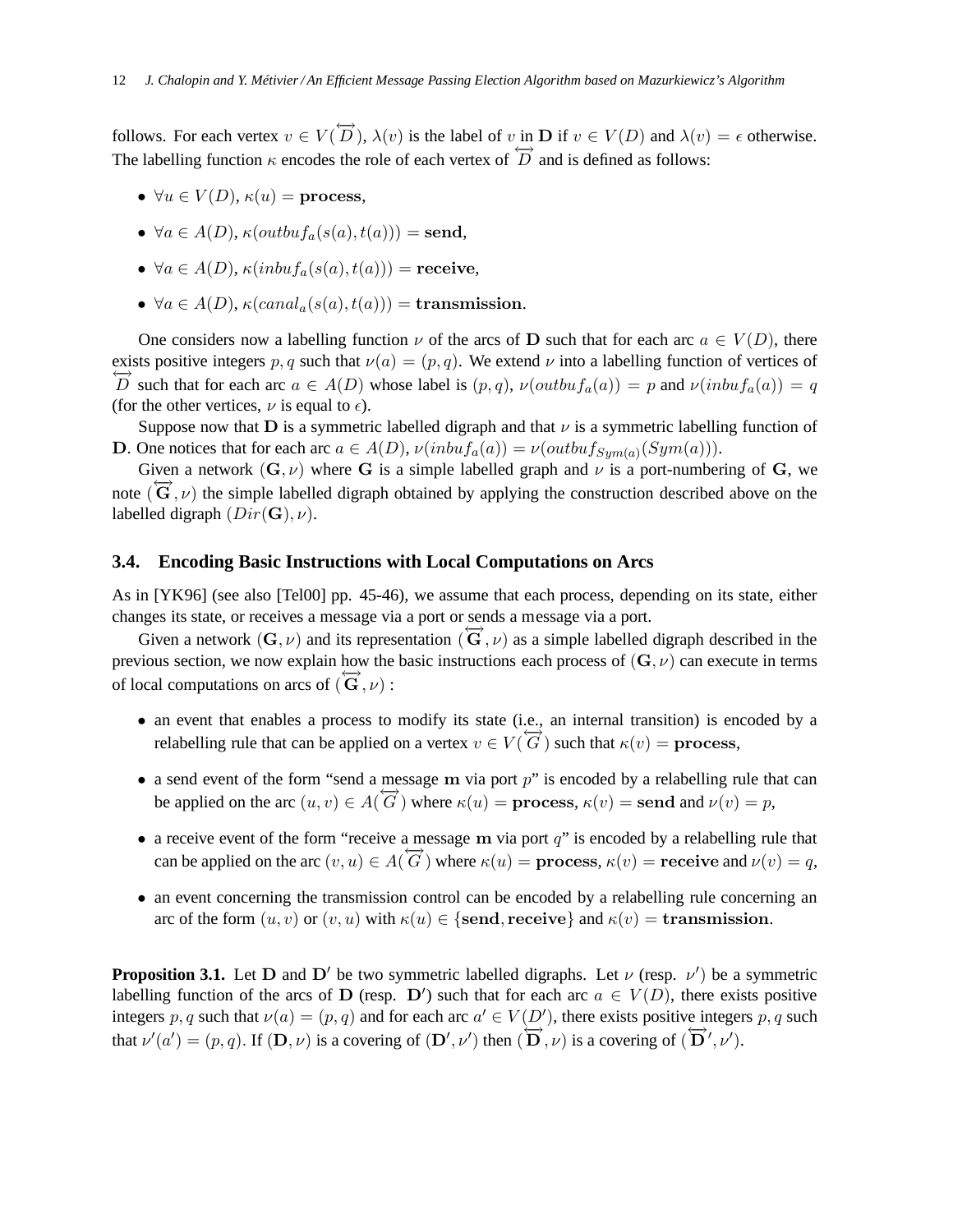

Figure 3. The digraph  $(Dir(G), \nu)$  is a proper symmetric covering of  $(D, \nu')$  and thus there is no election algorithm for  $(G, \nu)$  from Proposition 3.2.

## **Proof:**

Consider two digraphs  $((D, \lambda), \nu), ((D', \lambda'), \nu')$  such that  $(D, \nu)$  is a covering of  $(D', \nu')$  via a homomorphism  $\varphi$ . We define a homomorphism  $\gamma$  from  $(\overrightarrow{\mathbf{D}}, \nu)$  to  $(\overrightarrow{\mathbf{D}}, \nu')$  as follows. For each vertex  $v \in$  $V(D)$ , we define  $\gamma(v) = \varphi(v)$  if  $v \in V(D)$ . For each arc  $a \in A(D)$  such that  $s(a) = u$  and  $t(a) = v$ , we define  $\gamma(outbutf_a(u,v)) = outbuf_{\gamma(a)}(\gamma(u),\gamma(v)), \gamma(canal_a(u,v)) = canal_{\gamma(a)}(\gamma(u),\gamma(v))$  and  $\gamma(inbuf_a(u,v))=inbuf_{\gamma(a)}(\gamma(u),\gamma(v)).$ 

It is then easy to check that  $(\overleftrightarrow{\mathbf{D}}, \nu)$  is a simple covering of  $(\overleftrightarrow{\mathbf{D}}', \nu')$  via the the homomorphism  $\gamma$ .  $□$ 

### **3.5. A Necessary Condition for the Election**

We present here a necessary condition that must be satisfied by any network  $(G, \nu)$  that admits an election algorithm.

**Proposition 3.2.** Given a simple labelled graph G and a port-numbering function  $\nu$  of G. If there exists an election or a naming algorithm for G endowed with  $\nu$  as port-numbering then  $(Dir(G), \nu)$  is symmetric covering prime.

### **Proof:**

By contradiction. Consider a simple labelled graph G, a port-numbering function  $\nu$  of G and a labelled digraph  $(D, \nu')$  such that  $(Dir(G), \nu)$  is a proper symmetric covering of  $(D, \nu')$  via a homomorphism  $\gamma$ . From Proposition 3.1, we know that  $(\vec{G}, \nu)$  is a covering of  $(\vec{D}, \nu')$ .

Consider now a message passing algorithm A on  $(G, \nu)$  and the corresponding algorithm A' on  $(\overleftrightarrow{\mathbf{G}}, \nu)$  using local computations on arcs obtained by the transformation described in Section 3.4.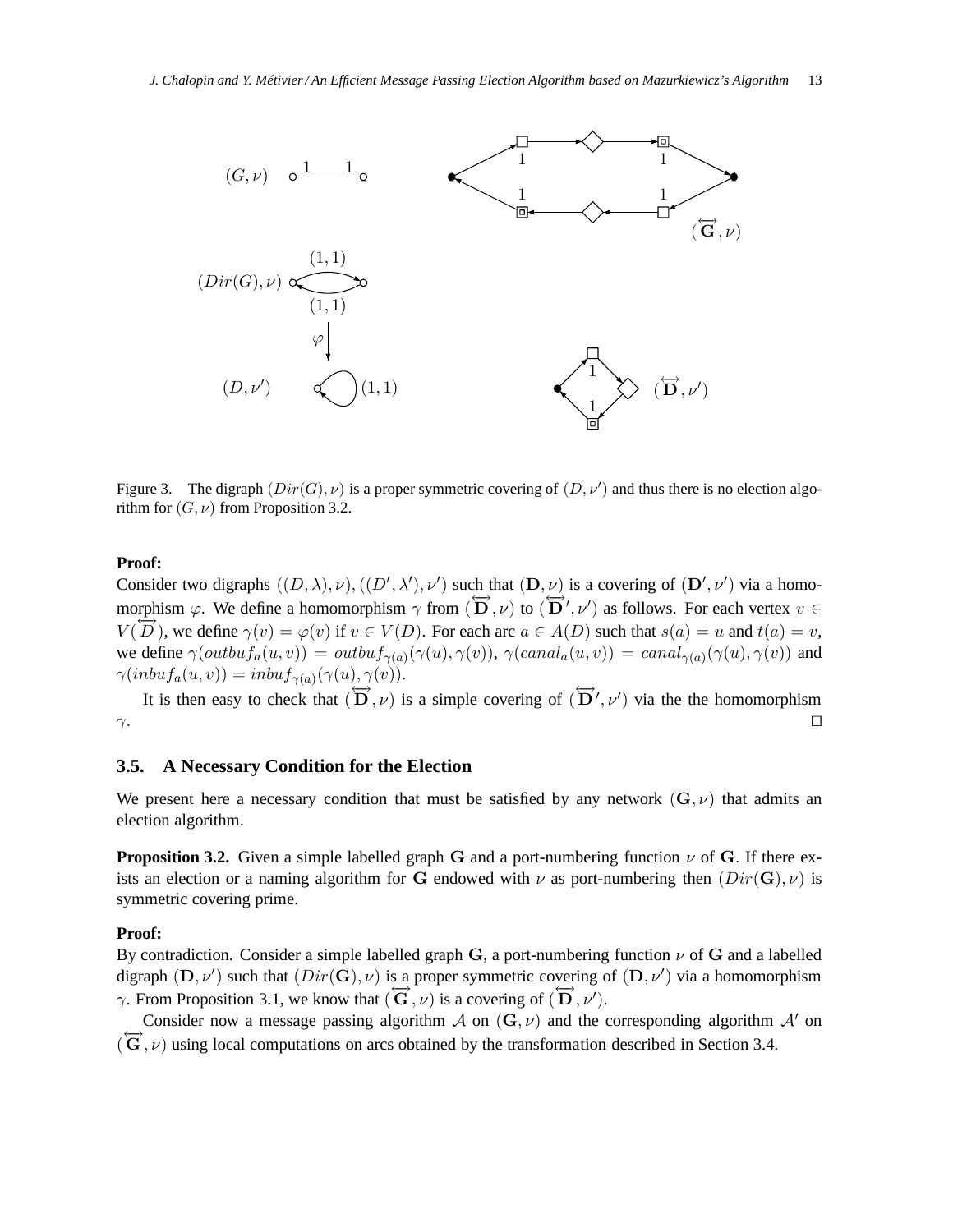Note that if there exists a no finite execution of  $\mathcal{A}'$  on  $(\overleftrightarrow{D}, \nu')$ , then there exists a no finite execution of  $A'$  on  $(\overrightarrow{G}, \nu)$ , and then there exists a no finite execution of  $A$  on  $(G, \nu)$ . Finally,  $A$  is not an election (or naming) algorithm for  $(G, \nu)$ .

Consider a finite execution  $\rho$  of  $\mathcal{A}'$  on  $(\overleftrightarrow{D}, \nu')$ . The labelled digraph  $(\overleftrightarrow{D}, \nu')$  has no self-loop and, from Lemma 2.1, there exists an execution  $\rho'$  of  $A'$  on  $(\overrightarrow{G}, \nu)$  that is lifted up from this finite execution of  $A'$  on  $(\overline{\mathbf{D}}, \nu')$ . Consequently, as the covering is strict, from Proposition 2.1, each label that appears in the final configuration of  $\rho$  in  $(\overleftrightarrow{D}, \nu')$  appears at least twice in the final configuration of  $\rho'$  in  $(\overleftrightarrow{G}, \nu)$ .

Consequently, there exists an execution of A on  $(G, \nu)$ , where in the final configuration, no vertex has a unique label. Consequently, A is not an election (or naming) algorithm for  $(G, \nu)$ .

**Remark 3.4.** As immediate consequences of this result we deduce two classical results for the asynchronous message passing model: there exists no election algorithm in an anonymous network of two processes ([Tel00] p. 316), and there exists no algorithm for election in an anonymous ring of known size ([Tel00] Theorem 9.5 p. 317) (sketches of the proofs are given in Figures 1 and 3).

# **4. A Mazurkiewicz-like Algorithm**

We show in this section that the necessary condition given by the Proposition 3.2 is also sufficient. To do so, we present an enumeration algorithm inspired by Mazurkiewicz's algorithm and adapted to the message passing model.

We first give a general description of our algorithm, that will be denoted  $M$ , when executed on a connected labelled simple graph G with a port-numbering  $\nu$ .

During the execution of the algorithm, each vertex  $v$  attempts to get its own unique identity which is a number between 1 and  $|V(G)|$ . Once a vertex u has chosen a number  $n(v)$ , it sends it to each neighbour u with the port-number  $\nu_u(v)$ . When a vertex v receives a message from one neighbour v, it stores the number  $n(v)$  with the port numbers  $\nu_u(v)$  and  $\nu_v(u)$ . From all information it has gathered from its neighbours, each vertex can construct its *local view* (which is the set of numbers of its neighbours associated with the corresponding port numbers). Then, a vertex broadcasts its number with its *local view*. If a vertex u discovers the existence of another vertex v with the same number then it should decide if it changes its identity. To this end it compares its local view with the local view of  $v$ . If the label of u or the local view of u is "weaker", then u picks another number — its new temporary identity — and broadcasts it again with its local view. At the end of the computation, if the graph is symmetric covering prime, then every vertex will have a unique number: the algorithm is a naming algorithm.

#### **4.1. Labels**

We consider a network  $(G, \nu)$  where  $G = (G, \lambda)$  is a simple labelled graph and where  $\nu$  is a portnumbering of G. The function  $\lambda : V(G) \to L$  is the initial labelling and is not modified during the execution of the algorithm. We suppose that there exists a total order  $\lt_L$  on L. During the execution, the label of each vertex v is a tuple  $(\lambda(v), n(v), N(v), M(v))$  representing following information.

- $\lambda(v) \in L$  is the initial label of v and is not modified by the algorithm.
- $n(v) \in \mathbb{N}$  is the current *number* of the vertex v computed by the algorithm.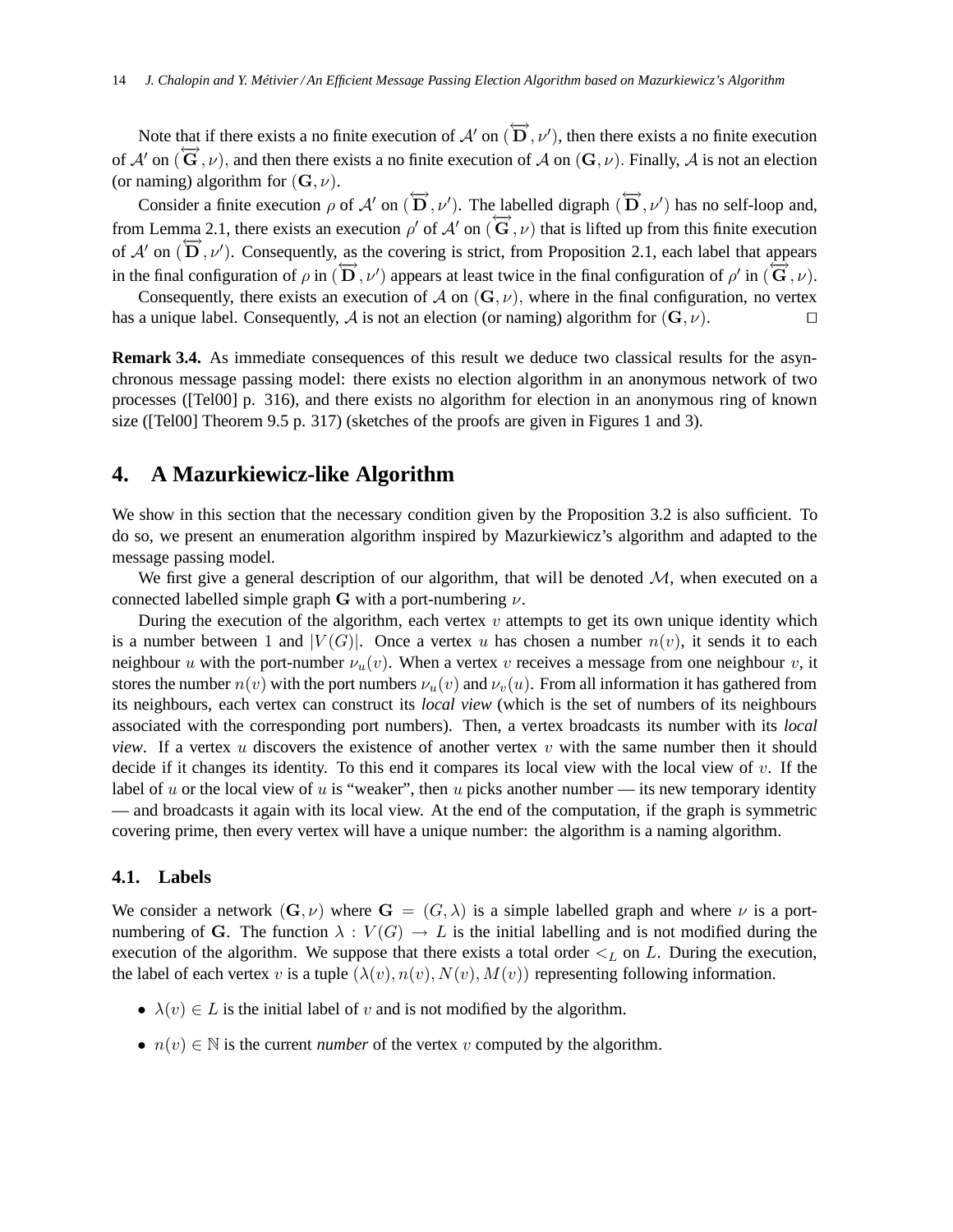- $N(v) \in \mathcal{P}_{fin}(\mathbb{N}^3)^1$  is the *local view* of v. The local view of a vertex v contains the information a vertex v has about its neighbours. If a vertex v has a neighbour u such that  $\nu_u(v) = p$  and  $\nu_v(u) = q$ , then  $(m, p, q) \in N(v)$  if the last message that v gets from u indicates that  $n(u) = m$ .
- $M(v) \in \mathbb{N} \times L \times \mathcal{P}_{fin}(\mathbb{N}^3)$  is the *mailbox* of v. The mailbox of v contains all information received by v during the execution of the algorithm. If  $(m, \ell, \mathcal{N}) \in M(v)$ , it means that at some previous step of the execution, there was a vertex u such that  $n(u) = m$ ,  $\lambda(u) = \ell$  and  $N(u) = \mathcal{N}$ .

Initially, each vertex v has a label of the form  $(\lambda(v), 0, \emptyset, \emptyset)$  indicating that it has not choosen any number, that it has no information about its neighbours or about the other vertices of the graph.

In our algorithm, processes exchange messages of the form  $\langle (m, n_{old}, M), p \rangle$ . If a vertex u sends a message  $\langle (m, n_{old}, M), p \rangle$  to one of its neighbour v, then the message contains following information.

- *m* is the current number  $n(u)$  of u.
- $n_{old}$  is the previous number of u, i.e., the number u sends to v in its previous message; if in the meanwhile, u has not modified its number, then  $n_{old} = m$ .
- M is the mailbox of u.
- p is the port-number the message has been sent through, i.e.,  $p = \nu_u(v)$ .

### **4.2. An Order on Local Views**

As in Mazurkiewicz's algorithm [Maz97], the nice properties of the algorithm rely on a total order on local views, i.e., on finite subsets of  $\mathbb{N}^3$ . We consider the usual lexicographic order on  $\mathbb{N}^3$ :  $(n, p, q)$  <  $(n', p', q')$  if  $n < n'$ , or if  $n = n'$  and  $p < p'$ , or if  $n = n'$ ,  $p = p'$  and  $q < q'$ .

Then, we use the same order on finite sets as Mazurkiewicz: given two distinct sets  $N_1, N_2 \in$  $\mathcal{P}_{fin}(\mathbb{N}^3)$ , we define  $N_1 \prec N_2$  if the maximum of the symmetric difference  $N_1 \triangle N_2 = (N_1 \setminus N_2) \cup$  $(N_2 \setminus N_1)$  belongs to  $N_2$ .

If  $N(u) \prec N(v)$ , then we say that the local view  $N(v)$  of v is *stronger* than the local view  $N(u)$  of u and that  $N(u)$  is *weaker* than  $N(v)$ . Using the total order  $\lt_L$  on L, we define  $(\ell, \mathcal{N}) \lt (\ell', \mathcal{N}')$  if either  $\ell <_L \ell'$ , or  $\ell = \ell'$  and  $\mathcal{N} \prec \mathcal{N}'$ . We denote by  $\preceq$  the reflexive closure of  $\prec$ .

# **4.3. The Enumeration Algorithm** M

The algorithm for the vertex  $v_0$  (see Algorithm 1) is expressed in an event-driven description (see Tel [Tel00] p. 553). The algorithm we describe here requires that the messages sent in a communication channel arrive in the same order they are sent (FIFO property of communication channels); we will explain in Section 4.5 how to drop this hypothesis.

The action I can be executed by a process on wake-up only if it has not received any message. In this case, it chooses the number 1, updates its mailbox and informs its neighbours.

The action R describes the instructions the vertex  $v_0$  has to follow when it receives a message  $\lt$  $(n', n'_{old}, M')$ ,  $p >$  from a neighbour via port q. First, it updates its mailbox by adding  $M'$  to it. Then it

<sup>&</sup>lt;sup>1</sup>For any set S,  $\mathcal{P}_{fin}(S)$  denotes the set of finite subsets of S.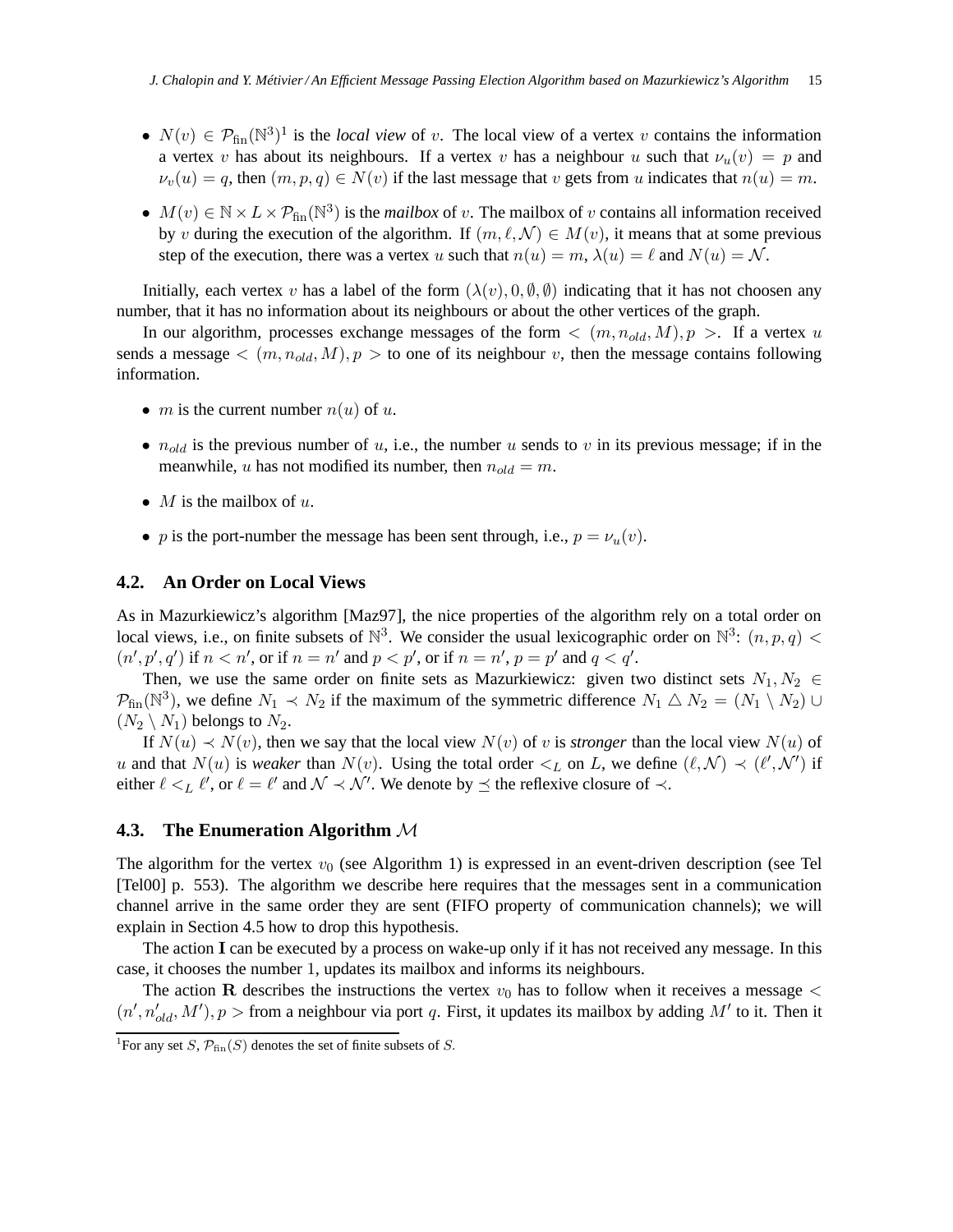modifies its number if there exists  $(n(v_0), \ell, \mathcal{N}) \in M(v_0)$  such that  $(\lambda(v_0), N(v_0)) \prec (\ell, \mathcal{N})$ . Then, it updates its local view by removing  $(n'_{old}, p, q)$  from  $N(v_0)$  (if  $N(v_0)$  contains such an element) and by adding  $(n', p, q)$  to  $N(v_0)$ . Then, it adds its new state  $(n(v_0), \lambda(v_0), N(v_0))$  to its mailbox. Finally, if its mailbox has been modified by the execution of all these instructions, it sends its number and its mailbox to all its neighbours.

If the mailbox of  $v_0$  is not modified by the execution of the action R, it means that the information  $v_0$  has about its neighbour (i.e., its number) was correct, that all the elements of  $M'$  already belong to  $M(v_0)$ , and that for each  $(n(v_0), \ell, \mathcal{N}) \in M(v_0), (\ell, \mathcal{N}) \preceq (\lambda(v_0), N(v_0)).$ 

```
Algorithm 1: Algorithm M.
```

```
I : \{n(v_0) = 0 \text{ and no message has arrived at } v_0\}begin
     n(v_0) := 1;M(v_0) := \{(n(v_0), \lambda(v_0), \emptyset)\};<br>for i := 1 to \deg(v_0) do
     \mathbf{for} \ i := 1 \ \mathbf{to} \ \mathrm{deg}(v_0) \ \mathbf{do}send < (n(v_0), 0, M(v_0)), i > \text{via port } i;
end
\mathbf{R}: {A message < (n', n'_{old}, M'), p > has arrived at v_0 from port q}
begin
     M_{old} := M(v_0);n_{old} := n(v_0);M(v_0) := M(v_0) \cup M';if n(v_0) = 0 or \exists (n(v_0), \ell, \mathcal{N}) \in M(v_0) such that (\lambda(v_0), N(v_0)) \prec (\ell, \mathcal{N}) then
     n(v_0) := 1 + \max\{n \mid \exists (n, \ell, \mathcal{N}) \in M(v_0)\};N(v_0) := N(v_0) \setminus \{(n'_{old}, p, q)\} \cup \{(n', p, q)\};M(v_0) := M(v_0) \cup \{(n(v_0), \lambda(v_0), N(v_0))\};if M(v_0) \neq M_{old} then
         for i := 1 to deg(v_0) do
           \Box send < (n(v_0), n_{old}, M(v_0)), i > through port i;
end
```
## **4.4. Correctness of** M

We consider a simple connected labelled graph G and a port-numbering  $\nu$  of G. For each vertex  $v$ , an internal transition is the execution of the instructions that update its state once a message has been received, but not the send events that follow this transition. If a vertex  $v$  executes the action I, the corresponding internal transition is the modification of its number and of its mailbox.

An execution of the algorithm on  $(G, \nu)$  is a sequence of send events, receive events and internal events, where at each step, one transition is performed (this corresponds to the notion of execution defined by Tel [Tel00] (pp. 45-47) and thus an execution is seen as a serialization of the distributed execution).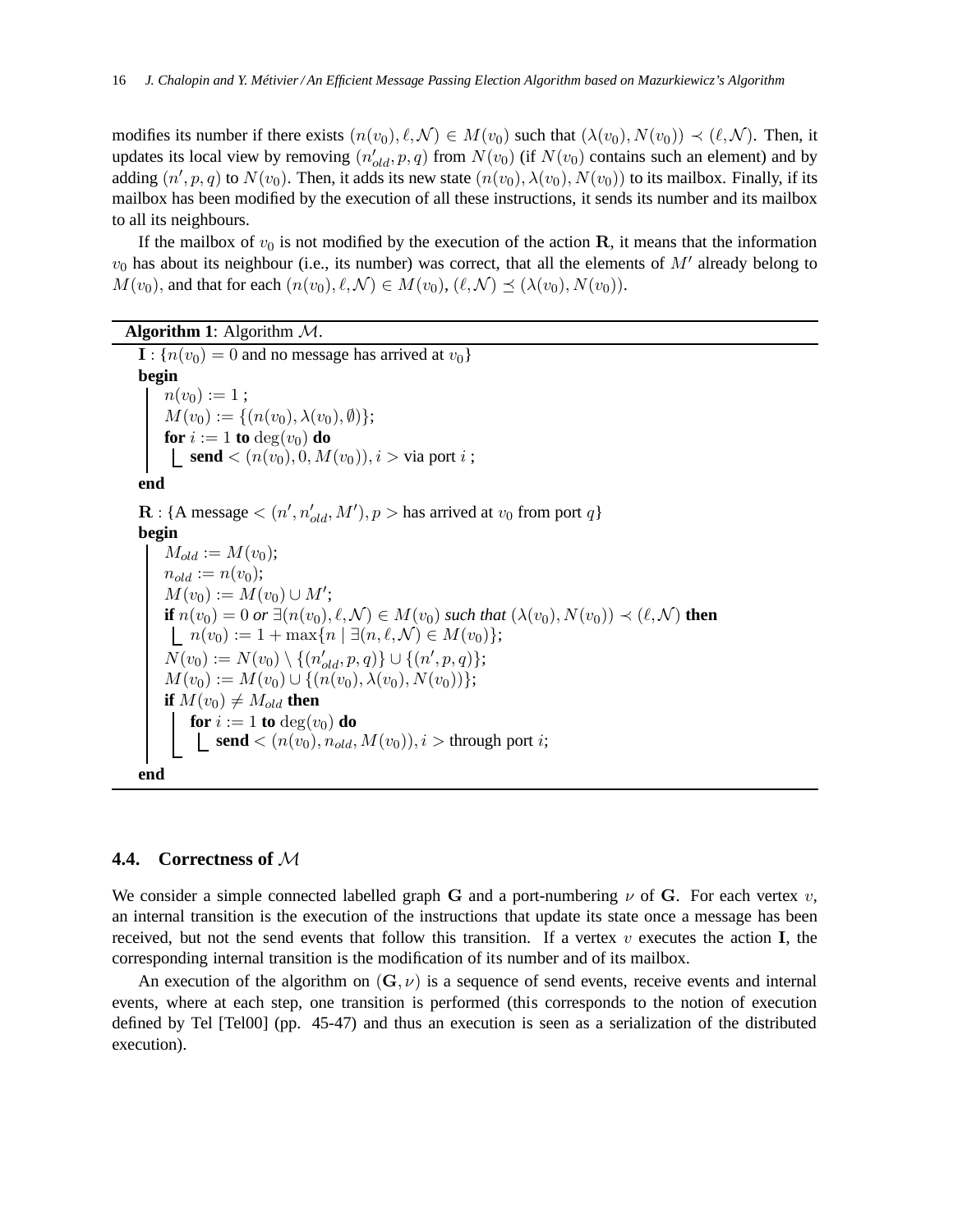We consider an execution  $\rho$  of M on  $(G, \nu)$  and for each vertex  $v \in V(G)$ , we denote by  $(\lambda(v), n_i(v))$ ,  $N_i(v)$ ,  $M_i(v)$ ) the state of v after the *i*th computation step of  $\rho$ . We first remark that the steps that correspond to send events and receive events do not modify the value of  $(\lambda(v), n(v), N(v), M(v))$  for any vertex  $v \in V(G)$ . Moreover, for each computation step where an internal event is performed, the value of  $(\lambda(v), n(v), N(v), M(v))$  is modified for at most one vertex  $v \in V(G)$ .

The following lemma can be easily proved by an induction on the length of the execution and summarizes some simple properties that each execution of the algorithm  $M$  satisfies.

**Lemma 4.1.** For each vertex  $v \in V(G)$  and for each step i,

- 1.  $\exists (n, p, q) \in N_i(v) \iff \exists v' \in N_G(v)$  such that  $\nu_v(v') = q$  and  $\nu_{v'}(v) = p$ ,
- 2.  $n_i(v) \neq 0 \implies (n_i(v), \lambda(v), N_i(v)) \in M_i(v),$
- 3.  $\forall (n, p, q) \in N_i(v), n \neq 0$  and  $\exists (n, \ell', \mathcal{N}') \in M_i(v)$ ,
- 4.  $\forall (n, p, q), (n', p', q') \in N_i(v), q \neq q',$
- 5.  $\forall (n(v_0), \ell, \mathcal{N}) \in M_i(v), (\ell, \mathcal{N}) \prec (\lambda(v_0), N(v_0)),$
- 6.  $(n, p, q) \in N_i(v)$  if and only if the last message received by v through port q was  $\lt (n, M), p > 0$ for some  $M \subset M_i(v)$ .

The algorithm has some remarkable monotonicity properties that are described in the following lemma.

**Lemma 4.2.** For each vertex v and each step i,  $n_i(v) \leq n_{i+1}(v)$ ,  $N_i(v) \leq N_{i+1}(v)$ , and  $M_i(v) \subseteq$  $M_{i+1}(v)$ .

#### **Proof:**

We suppose that some internal event is executed at step  $i + 1$  by some vertex  $v \in V(G)$ . The property is obviously true for any vertex  $w \in V(G) \setminus \{v\}$  and it is easy to see that  $M_i(v) \subseteq M_{i+1}(v)$ .

If  $n_i(v) \neq n_{i+1}(v)$ , then  $n_{i+1}(v) = 1 + \max\{n_1 \mid (n', \ell', \mathcal{N}') \in M_i(v)\}\$  and either  $n_i(v) = 0$  $n_{i+1}(v)$  or  $(n_i(v), \lambda(v), N_i(v)) \in M_i(v)$  as shown in Lemma 4.1 and therefore  $n_i(v) < n_{i+1}(v)$ .

If  $N_i(v) \neq N_{i+1}(v)$ , then v has received a message  $\langle (n', n'_{old}, M'), p \rangle$  through port q and  $N_{i+1}(v) = N_i(v) \setminus \{(n'_{old}, p, q)\} \cup \{(n', p, q)\}\$ . Let v' be the neighbour of v such that  $\nu_v(v') = q$ ; we know that  $\nu_{v'}(v) = p$ .

If  $(n'_{old}, p, q) \notin N_i(v)$ , then  $\max N_{i+1}(v) \bigtriangleup N_i(v) = (n', p, q) \in N_{i+1}(v)$  and then  $N_i(v) \prec$  $N_{+1}(v)$ .

If  $(n'_{old}, p, q) \in N_i(v)$ , then  $n'_{old} \neq n'$ . Let  $j < i + 1$  be the computation step where v' has sent the message  $\lt (n', n'_{old}, M'), p >$ . We know that  $n'_{old} \le n' = n_j(v')$  and consequently,  $\max N_{i+1}(v) \triangle$  $N_i(v) = (n', p, q) \in N_{i+1}(v)$  and  $N_i(v) \prec N_{+1}(v)$ . □

The local knowledge of a vertex  $v$  reflects to some extent some real properties of the current configuration. The two following lemmas enable us to prove that if a vertex v knows a number  $m$  (i.e., there exists  $\ell, \mathcal{N}$  such that  $(m, \ell, \mathcal{N}) \in M_i(v)$ , then for each  $m' \leq m$ , there exists a vertex  $v'$  in the graph such that  $n_i(v') = m'$ . We first show that if v knows m there exists v' such that  $n_i(v') = m$ .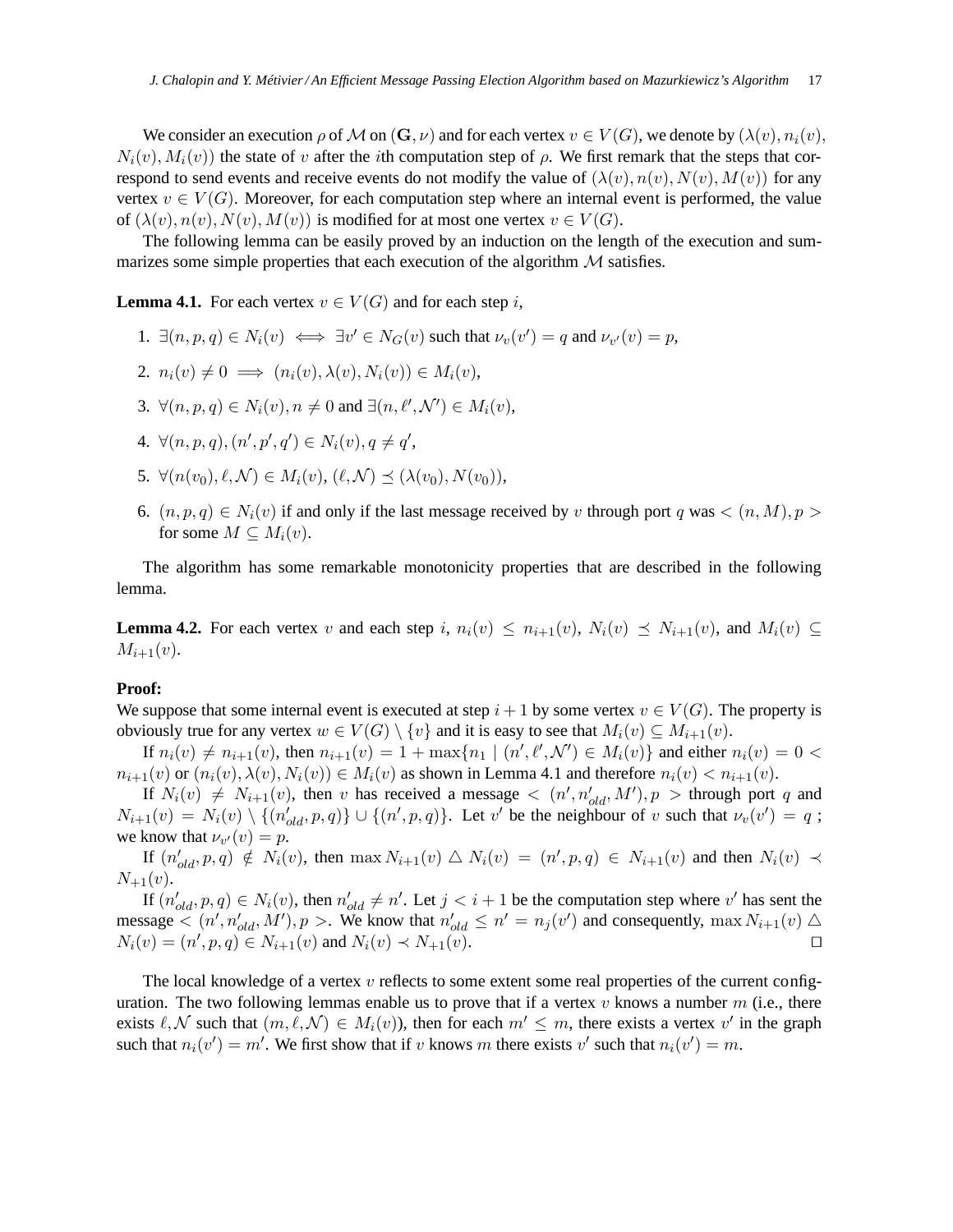**Lemma 4.3.** For each vertex  $v \in V(G)$ , each step i and each  $(m, \ell, \mathcal{N}) \in M_i(v)$ , there exists a vertex  $v' \in V(G)$  such that  $n_i(v') = m$ .

#### **Proof:**

We first note that  $(m, \ell, \mathcal{N})$  is added to  $\bigcup M_i(v)$  at some step i only if there exists a vertex  $v \in V(G)$  $v\in V(G)$ such that  $n_i(v) = m$ ,  $\lambda(v) = \ell$  and  $N_i(v) = \mathcal{N}$ .

Given a vertex  $v \in V(G)$ , a step i and an element  $(m, \ell, \mathcal{N}) \in M_i(v)$ , let  $U = \{(u, j) \in$  $V(G) \times \mathbb{N}$  |  $j \leq i, n_j(u) = m$ } and  $U' = \{(u, j) \in U \mid \forall (u', j') \in U, (\lambda(u'), N_{j'}(u')) \prec$  $(\lambda(u), N_j(u))$  or  $(\lambda(u'), N_{j'}(u')) = (\lambda(u), N_j(u))$  and  $j' \leq j$ . Since  $(m, \ell, \mathcal{N}) \in M_i(v)$ , U and U' are both non-empty and it is easy to see that there exists  $i_0$  such that for each  $(u, j) \in U', j = i_0$ .

If  $i_0 < i$ , let  $(u, i_0) \in U'$ ; we know that  $n_{i_0+1}(u) \neq n_{i_0}(u)$ , but this is impossible, since by maximality of  $(\lambda(u), N_{i_0}(u))$ , u cannot have modified its number. Consequently,  $i_0 = i$  and there exists  $v' \in V(G)$  such that  $n_i(v')$  $)=m.$ 

In the following lemma, we show that if a vertex v knows an identity number  $m$ , then it knows all the numbers smaller than m.

**Lemma 4.4.** For each vertex  $v \in V(G)$  and each step i, for every  $(m, \ell, \mathcal{N}) \in M_i(v)$ , for every  $m' \in$ [1, m], there exists  $(m', \ell', \mathcal{N}') \in M_i(v)$ .

#### **Proof:**

We prove this lemma by induction on  $i$ . Initially, the property is obviously true. We suppose that the property is satisfied at step i and that some vertex v executes some internal transition at step  $i + 1$ . If v executes the action I at step  $i + 1$ , then  $M_i(v) = \{(1, \lambda(v), \emptyset)\}\$ and the property is obviously true.

If v executes the action **R** at step  $i + 1$ , then v has received some message  $\lt (n', n'_{old}, M)$ ,  $p >$  from a neighbour v'. Let  $j < i + 1$  be the computation step where v' has sent this message; we know that  $M' = M_j(v')$ . If v does not modify its number at step  $i + 1$ , then  $\{m \mid \exists (m, \ell, \mathcal{N}) \in M_{i+1}(v)\} = \{m \mid \ell \in \mathcal{N} \}$  $\exists (m,\ell,\mathcal{N}) \in M_i(v) \cup M_j(v')\}$  and the property is true at step  $i+1$  by the induction hypothesis. If v modifies its number at step  $i + 1$ , then  $n_{i+1}(v) = 1 + \max\{m \mid \exists (m, \ell, \mathcal{N}) \in M_i(v) \cup M_j(v')\}$  and  $M_{i+1}(v) = M_i(v) \cup M_j(v') \cup \{(n_{i+1}(v), \lambda(v), N_{i+1}(v)\})$ . Then, the property is also satisfied at step  $i + 1$  by the induction hypothesis. □

We now want to prove that any execution of M on  $(G, \nu)$  terminates. We know that a vertex does not send any message if its state  $(\lambda(v), n(v), N(v), M(v))$  is not modified once it has executed some internal event. Then it is sufficient to prove that there exists a step i such that for each step  $i' \geq i$  and for each vertex  $v \in V(G)$ ,  $n_{i'}(v) = n_i(v)$ ,  $N_{i'}(v) = N_i(v)$  and  $M_{i'}(v) = M_i(v)$ . From Lemmas 4.3 and 4.4, we know that for each computation step i, the set  $\{n_i(v) \mid v \in V(G)\}$  is a set  $[0, k]$  or  $[1, k]$ with  $k \leq V(G)$ . Then, from Lemma 4.2, we know that there exists a step  $i_0$  such that for each vertex  $v \in V(G)$  and for each step  $i \ge i_0$ ,  $n_i(v) = n_{i_0}(v)$ . Consequently, we know that for each vertex v,  $N_i(v)$  can only take a finite number of values and then, it is the same for  $M_i(v)$ . Consequently, from Lemma 4.2, we know that any execution  $\rho$  of M on G terminates.

We can then describe properties satisfied by the final configuration of any execution of the algorithm  $M$  on  $G$ . First, we note that in the final configuration, there is no message in transit.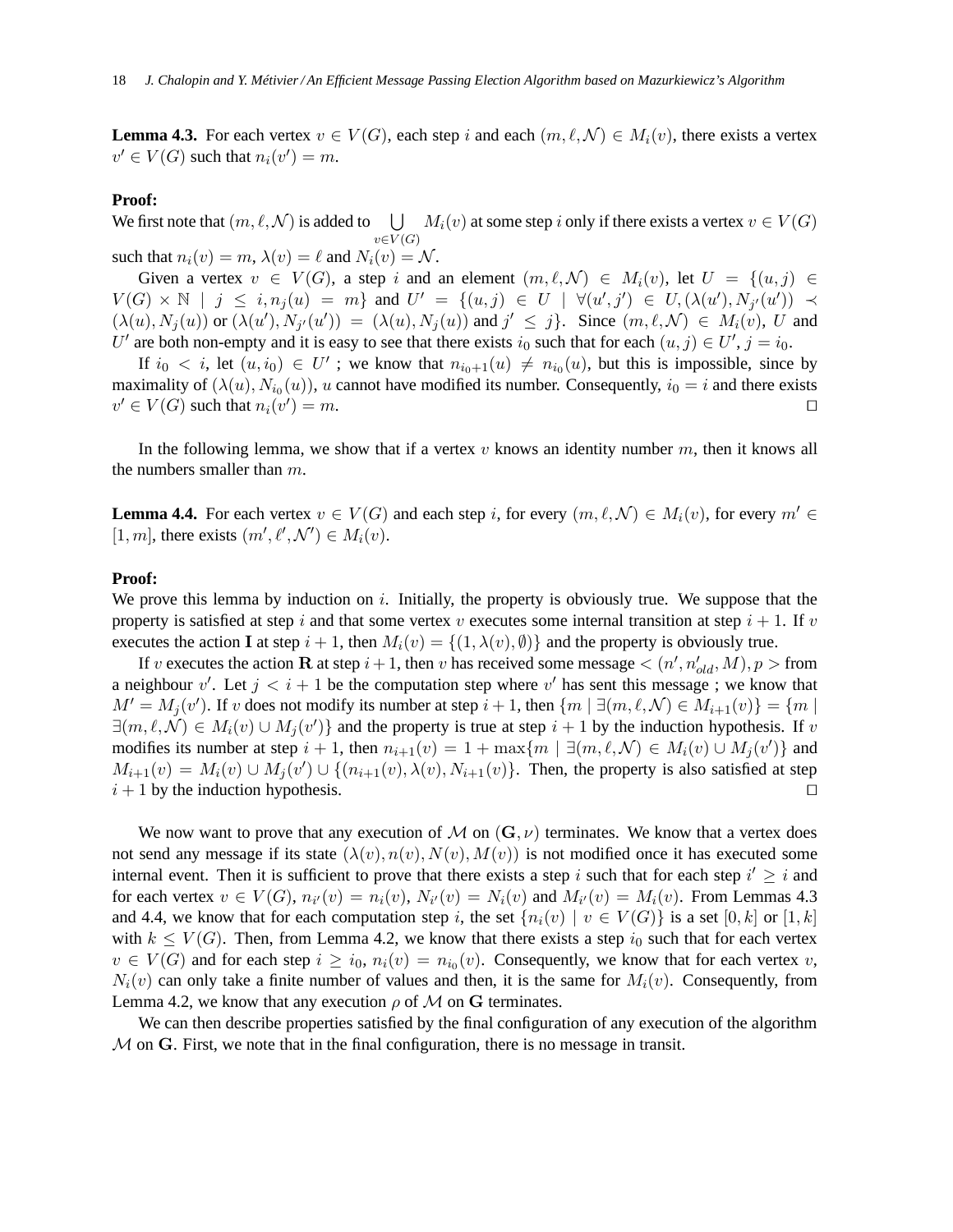**Lemma 4.5.** Any execution  $\rho$  of M on a simple labelled graph  $\mathbf{G} = (G, \lambda)$  with a port-numbering  $\nu$ terminates and the final labelling  $(\lambda, n_{\rho}, N_{\rho}, M_{\rho})$  of the vertices of G satisfies the following properties:

1. there exists an integer  $k \leq |V(G)|$  such that  $\{n_{\rho}(v) \mid v \in V(G)\} = [1, k],$ 

and for all vertices  $v, v' \in V(G)$ :

- 2.  $M_{\rho}(v) = M_{\rho}(v'),$
- 3.  $(n_{\rho}(v), \lambda(v), N_{\rho}(v)) \in M_{\rho}(v'),$
- 4. if  $n_{\rho}(v) = n_{\rho}(v')$ , then  $\lambda(v) = \lambda(v')$  and  $N_{\rho}(v) = N_{\rho}(v')$ ,
- 5.  $(n, p, q) \in N_o(v)$  if and only if there exists  $w \in N_G(v)$  such that  $\nu_v(w) = q$ ,  $\nu_w(v) = p$  and  $n_o(w) = n$ .

### **Proof:**

- 1. From Lemmas 4.3 and 4.4 and since any vertex has applied one of the actions I, R.
- 2. Since each time a vertex modifies its mailbox, it sends it to its neighbours and since all messages have arrived.
- 3. It follows from the previous property and from Lemma 4.1.
- 4. From Lemma 4.1.
- 5. From Lemma 4.1 and since all messages have arrived.

Thanks to Lemma 4.5, one can show that the final labelling of  $(G, \nu)$  enables to construct a digraph  $(D, \nu')$  such that  $(Dir(G), \nu)$  is a symmetric covering of  $(D, \nu')$ .

**Proposition 4.1.** Given a graph G with a port numbering  $\nu$ , we can associate with the final labelling of any execution  $\rho$  of M on  $(G, \nu)$ , a digraph  $(D, \nu')$  such that  $(Dir(G), \nu)$  is a symmetric covering of  $(D, \nu').$ 

#### **Proof:**

We use the notation of Lemma 4.5.

We consider the digraph D defined by  $V(D) = \{m \in \mathbb{N} \mid \exists v \in V(G), n_{\rho}(v) = m\}, A(D) =$  ${a_{(n,p,q,m)} \mid \exists \{v,w\} \in E(G) \text{ such that } n_\rho(v) = n, n_\rho(w) = m, \delta_v(w) = p, \delta_w(v) = q\}$  and for each arc  $a_{(n,p,q,m)}, s(a_{(n,p,q,m)}) = n$  and  $t(a_{(n,p,q,m)}) = m$ . We define the function  $Sym : A(D) \to A(D)$  as follows: for each arc  $a_{(n,p,q,m)} \in A(D)$ ,  $Sym(a_{(n,p,q,m)}) = a_{(m,q,p,n)}$ . Note that for each arc  $a_{(n,p,p,n)}$ ,  $Sym(a_{(n,p,p,n)}) = a_{(n,p,p,n)}.$ 

We define a labelling  $\eta$  of the vertices of D as follows. For each  $v \in V(G)$ ,  $\eta(n_o(v)) = \lambda(v)$ . From Lemma 4.5, two vertices v, v' with the same final number have the same label  $\lambda(v)$  and then this labelling is well-defined. We define the labelling  $\nu'$  of the arcs of D as follows: for each arc  $a_{(n,p,q,m)} \in A(D)$ ,  $\nu'(a_{(n,p,q,m)}) = (p,q)$ . Thus, for each arc  $a_{(n,p,q,m)}, \nu'(Sym(a_{(n,p,q,m)})) = \nu'(a_{(m,q,p,n)}) = (q,p)$  and the arc labelling of  $D$  is symmetric.

⊓⊔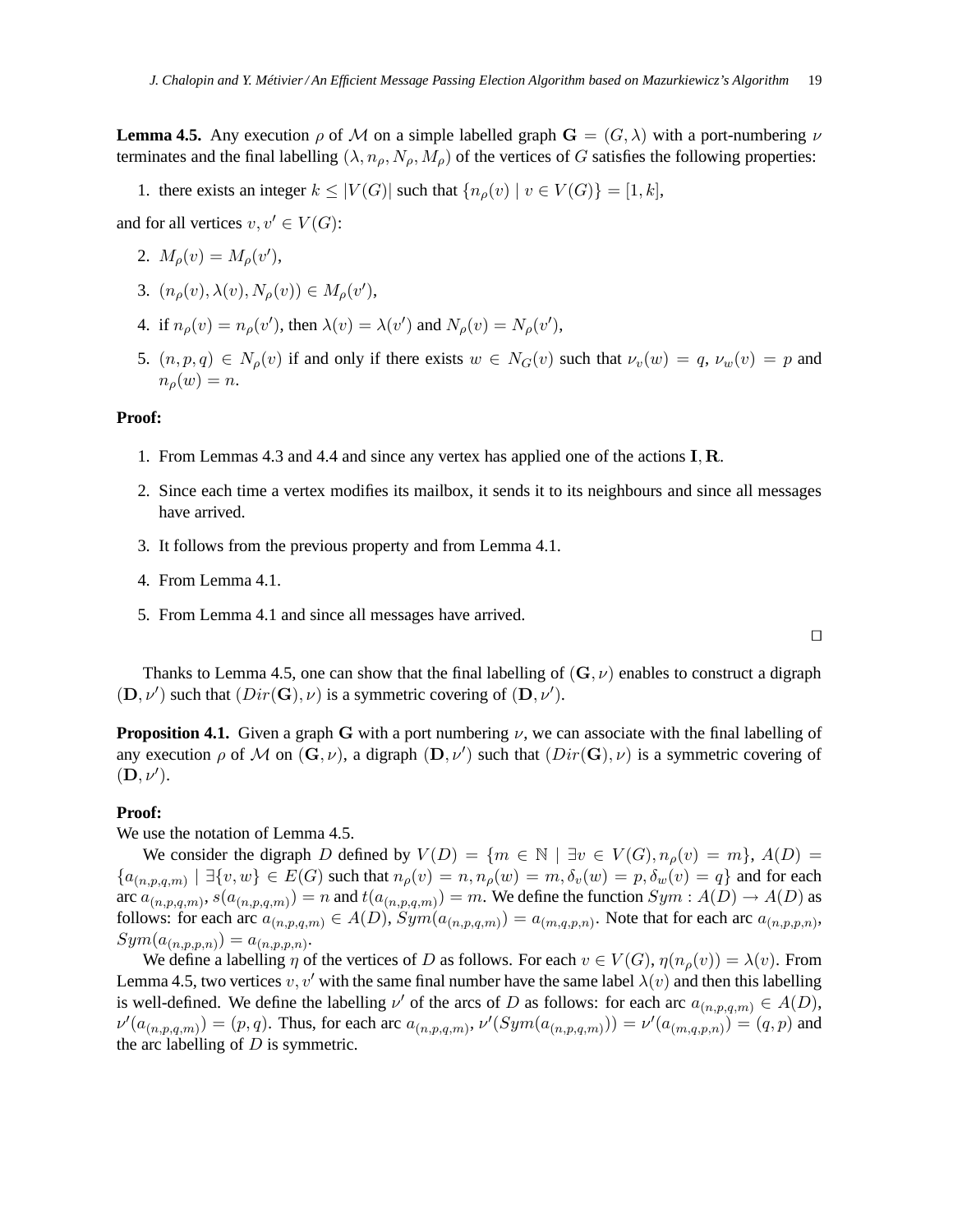We define an homomorphism  $\varphi$  from  $(Dir(G), \nu)$  to  $(D, \nu)$  as follows. For each  $v \in V(Dir(G)),$  $\varphi(v) = n_{\rho}(v)$  and for each  $a \in A(Dir(G)), \varphi(a) = a_{(n_{\rho}(s(a)), \nu_{s(a)}(t(a)), \nu_{t(a)}(s(a)), n_{\rho}(t(a)))}$ . Since, for each arc  $a \in A(Dir(G))$ ,  $s(\varphi(a)) = n_o(s(a)) = \varphi(s(a))$  and  $t(\varphi(a)) = n_o(t(a)) = \varphi(t(a))$ ,  $\varphi$  is an homomorphism from  $Dir(G)$  to D.

Since for each arc  $a \in A(Dir(G)), \nu(a) = (\nu_{s(a)}(t(a)), \nu_{t(a)}(s(a))) = \nu'(\varphi(a))$  and since for each vertex  $v \in V(Dir(G)), \lambda(v) = \eta(\varphi(v)), \varphi$  is a homomorphism from  $(Dir(\mathbf{G}), \nu)$  to  $(\mathbf{D}, \nu')$ . Moreover, for each arc  $a \in A(Dir(G)), \varphi(Sym(a)) = a_{(n_{\rho}(t(a)), \nu_{t(a)}(s(a)), \nu_{s(a)}(t(a)), n_{\rho}(s(a)))} = Sym(\varphi(a)).$ 

For each arc  $a_{(n,p,q,m)} \in A(D)$ , there exists an edge  $\{v,w\} \in E(G)$  such that  $n_\rho(v) = n$ ,  $\nu_v(w) =$  $q, \nu_w(v) = p$  and  $n_p(w) = m$ . From Lemma 4.5, we know that for each  $u \in \varphi^{-1}(n)$  (resp.  $u \in \varphi^{-1}(n)$  $\varphi^{-1}(m)$ ),  $N_{\rho}(u) = N_{\rho}(v)$  (resp.  $N_{\rho}(u) = N_{\rho}(w)$ ) and therefore, since  $\nu$  is a bijection between  $N_G(u)$ and  $[1, \deg_G(u)]$ , there exists a unique  $u' \in N_G(u)$  such that  $n_\rho(u') = m$  (resp.  $n_\rho(u') = n$ ),  $\nu_u(u') = p$ (resp.  $\nu_u(u') = q$ ) and  $\nu_{u'}(u) = q$  (resp.  $\nu_{u'}(u) = p$ ). Thus, for each arc  $a_{(n,p,q,m)} \in A(D)$ , for each vertex  $u \in \varphi^{-1}(s(a))$  (resp.  $u \in \varphi^{-1}(t(a))$ ), there exists a unique arc  $a \in Dir(G)$  such that  $\varphi(a) = a_{(n,p,q,m)}$  and  $s(a) = u$  (resp.  $t(a) = u$ ). Consequently,  $(Dir(\mathbf{G}), \nu)$  is a symmetric covering of  $(D, \nu')$ . ). ⊓⊔

Consider now a graph G with a port-numbering  $\nu$  such that  $(Dir(G), \nu)$  is symmetric covering prime. For every execution  $\rho$  of M on  $(G, \nu)$ , the digraph obtained from the final labelling is isomorphic to  $(Dir(\mathbf{G}), \nu)$  and therefore the set of numbers of the vertices is exactly  $[1, |V(G)|]$ : each vertex has a unique number. Moreover, the termination detection of the algorithm is possible on G. Indeed, once a vertex gets the identity number  $|V(G)|$ , from Lemmas 4.3 and 4.4, it knows that all the vertices have different identity numbers that will not change any more and it can conclude that the computation is over. In this case, one can also solve the election problem, since this vertex can take the label *elected* and broadcasts the information that a vertex has been elected.

Furthermore, it has been shown in Proposition 3.2 that for every graph G with a port-numbering  $\nu$ such that  $(Dir(\mathbf{G}), \nu)$  is not symmetric covering prime, there does not exist any algorithm that solves the naming problem or the election problem on  $(G, \nu)$ . Thus we have proven the following theorem.

**Theorem 4.1.** Given a simple labelled graph G with a port-numbering  $\nu$ , there exists an election (or a naming) algorithm for  $(G, \nu)$  if and only if  $(Dir(G), \nu)$  is symmetric covering prime.

**Remark 4.1.** Note that any execution of M on a network always terminates, even if the vertices cannot detect that the computation is over if they have no information about the network.

To detect the termination of the execution of M on some graph G with a port-numbering  $\nu$ , the vertices of G do not need to know the topology of G: the knowledge of its size is sufficient.

As Yamashita and Kameda, we are interested in characterizing graphs that admit an election (or a naming) algorithm for any port-numbering. We present this characterization in the next theorem.

**Theorem 4.2.** Given a simple labelled graph G, there exists an election (or a naming) algorithm for G if and only if  $Dir(G)$  is symmetric covering prime.

#### **Proof:**

It is easy to see that if  $Dir(G)$  is symmetric covering prime, then for any port-numbering  $\nu$  of G,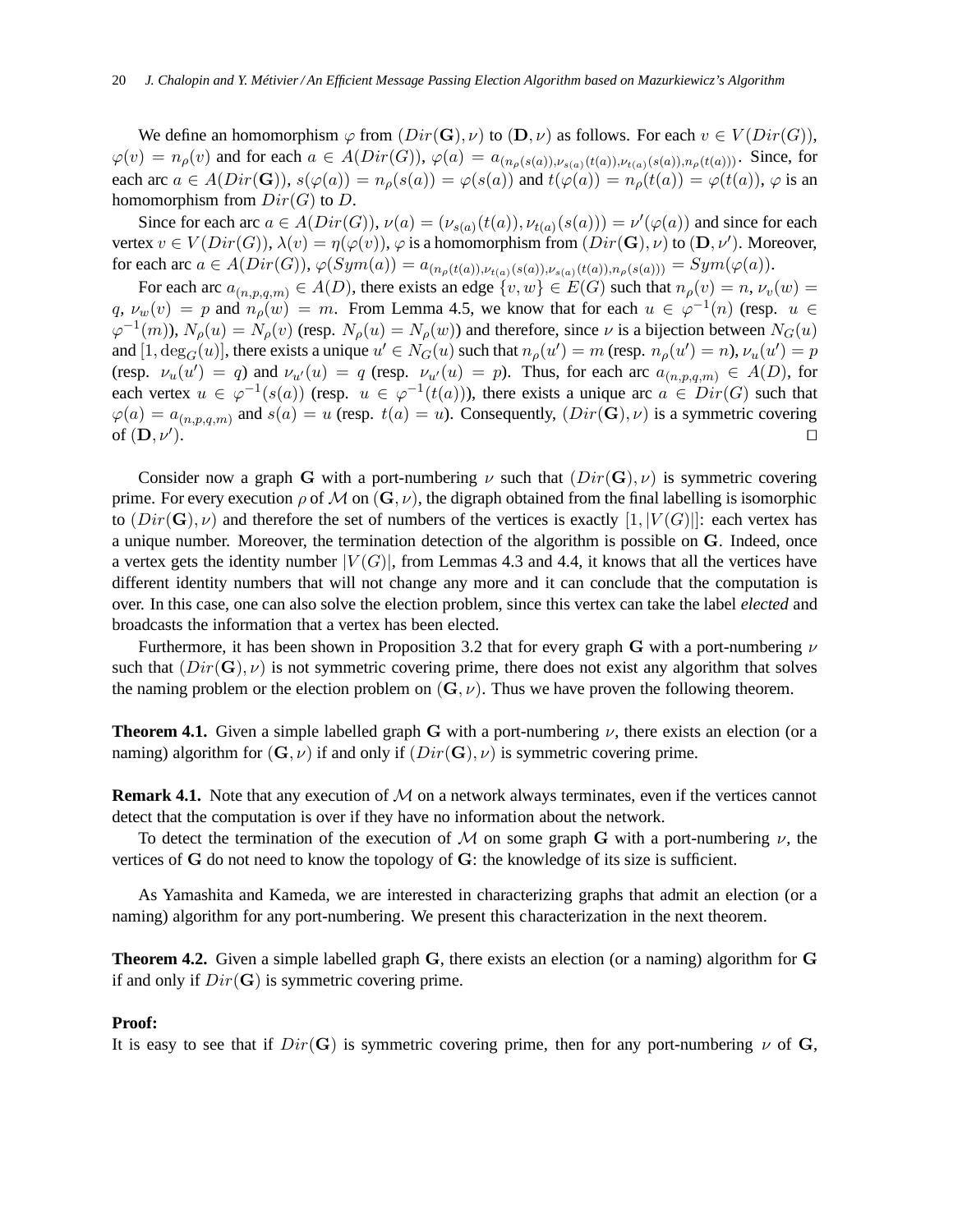$(Dir(\mathbf{G}), \nu)$  is symmetric covering prime and consequently, there exists an election (or a naming) algorithm for G.

We now show that if  $Dir(G)$  is a proper symmetric covering of some symmetric digraph D via a homomorphism  $\varphi$ , then there exists a symmetric labelling  $\nu'$  of the arcs of **D** and a port-numbering  $\nu$  of G such that  $(Dir(G), \nu)$  is a symmetric covering of  $(D, \nu')$ . In this case, there exists a port-numbering  $\nu$  of G such that it is impossible to solve the election (or the naming) on  $(G, \nu)$ .

We first give a number  $p(a)$  to each arc  $a \in A(D)$  such that for each vertex v, p induces a bijection between the outgoing arcs of v and  $[1, \deg^+(v)]$  where  $\deg^+(v)$  is the number of outgoing arcs of v in D. Then we define the labelling  $\nu'$  of the arcs of D as follows: for each arc  $a \in A(D)$ ,  $\nu'(a) =$  $(p(a), p(Sym(a)))$ . It is easy to see that the labelling  $\nu'$  is a symmetric labelling of the arcs where for each  $(p, q) \in \mathbb{N}^2$ ,  $\iota((p, q)) = (q, p)$ .

In order to define the port-numbering  $\nu$  of G, we proceed as follows. For each edge  $\{u, v\} \in E(G)$ , we define  $\nu_u(v) = p(\varphi(a_{(u,v)}))$  and  $\nu_v(u) = p(\varphi(a_{(v,u)}))$ . Since  $\varphi$  is a covering and from the definition of p, it is clear that  $\nu = {\nu_u \mid u \in V(G)}$  is a port-numbering.

It remains to show that  $(Dir(G), \nu)$  is a symmetric covering of  $(D, \nu')$  via  $\varphi$ , i.e., that  $\varphi$  preserves the labels of the arcs. For each arc  $a_{(u,v)} \in A(Dir(G)), \nu(\varphi(a_{(u,v)}) = (\nu_u(v), \nu_v(u)) =$  $(p(\varphi(a_{(u,v)})), p(\varphi(a_{(v,u)}))) = (p(\varphi(a_{(u,v)})), p(\varphi(Sym(a_{(u,v)})))) = (p(\varphi(a_{(u,v)})), p(Sym(\varphi(a_{(u,v)}))))$  $= \nu'(\varphi(a_{(u,v)})$ . Consequently,  $(Dir(\mathbf{G}), \nu)$  is a symmetric covering of  $(\mathbf{D}, \nu')$  via  $\varphi$ .

## **4.5. Remarks on the Algorithm** M

Contrary to the algorithms of Yamashita and Kameda [YK96] and of Boldi *et al.* [BCG+96], the algorithm  $M$  is totally asynchronous, in the sense that, once a vertex has sent messages to all its neighbours, it does not have to wait for a message from each of its neighbours in order to continue to execute the algorithm. An interesting consequence of this property is that for any network  $(G, \nu)$ , there exists an execution of M on  $(G, \nu)$  that enables to elect a vertex, even if  $(Dir(G), \nu)$  is not symmetric covering prime.

**Proposition 4.2.** For any network  $(G, \nu)$ , there exists an execution of M on  $(G, \nu)$  that enables to solve naming and election on  $(G, \nu)$ .

#### **Proof:**

Given a network  $(G, \nu)$ , let us consider an execution where there is exactly one process  $v_0$  that executes the action I and where all the other processes starts executing the algorithm only when they receive a message. In other words, all the processes are initially passive and there is a unique initiator  $v_0$ . Then, for any vertex  $v \in V(G) \setminus \{v_0\}$ , each time v modifies its number, there exists an element  $(1, \lambda(v_0), \emptyset)$ in its mailbox and thus  $n(v)$  is always different from 1. Consequently, if we consider the final labelling of  $(G, \nu)$  at the end of the execution, there exists a unique vertex  $v_0$  whose number is 1. Consequently, from Propositions 2.1 and 4.1, we know that each number  $n(v)$  that appears in the final labelling is the number of a unique vertex: each vertex has a unique number. Since, in this case, it is possible to detect the termination of the algorithm by Remark 4.1, we know that this execution enables to solve naming and election on  $(G, \nu)$ . □

Nevertheless, for any network  $(G, \nu)$ , there exists a "canonical" execution of M that solves naming and election on  $(G, \nu)$  if and only if  $(Dir(G), \nu)$  is symmetric covering prime.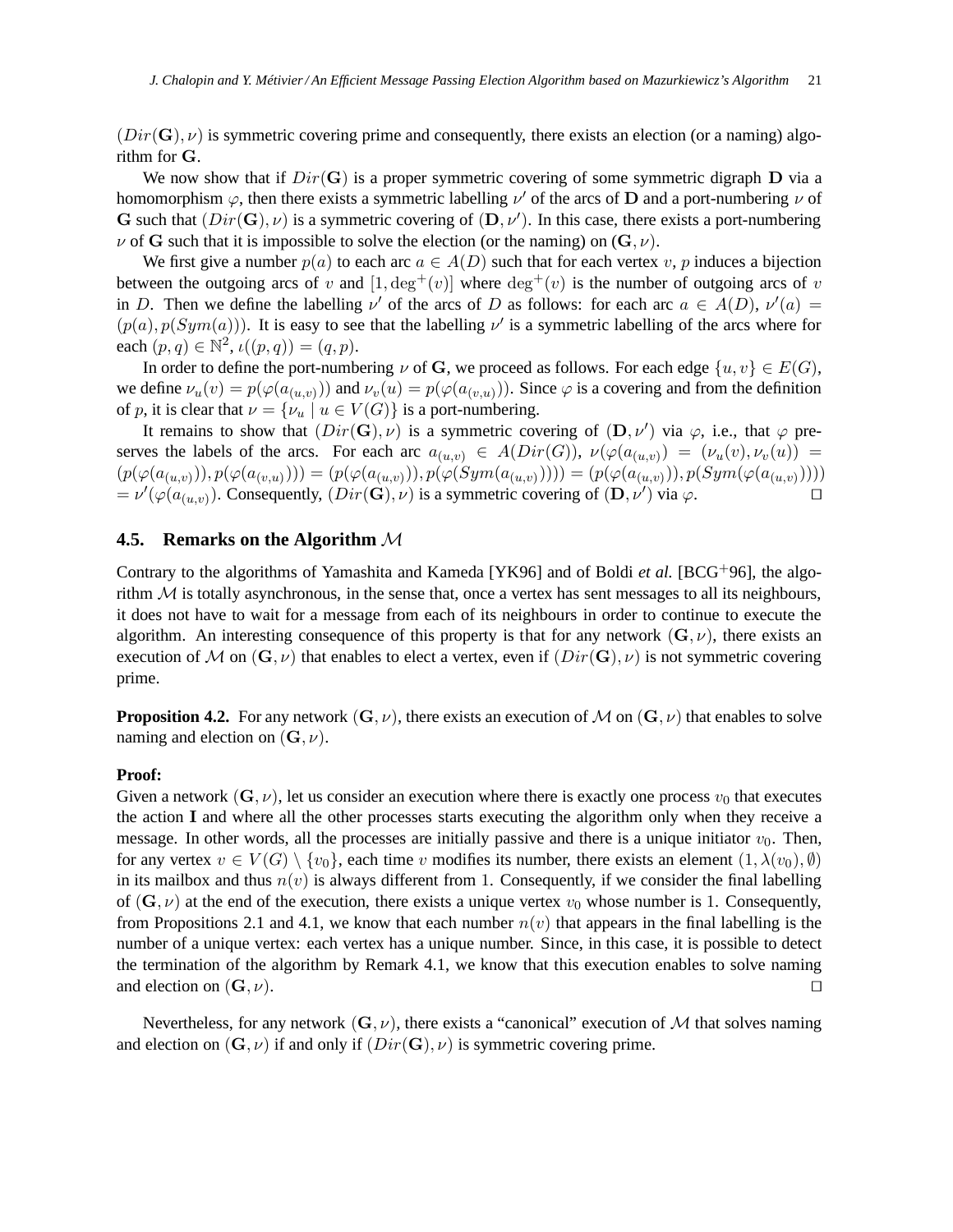A *synchronous* execution is an execution in *rounds*. At each round, each process receives the messages that have been sent to it during the previous round; then, it modifies its state and it sent as many messages as needed to its neighbours. Note that in a synchronous execution of M on a network  $(G, \nu)$ , all the processes initially executes the action I.

The following proposition is similar to impossibility results given by Yamashita and Kameda [YK96] and Boldi *et al.* [BCG+96].

**Proposition 4.3.** Consider a network  $(G, \nu)$  and a synchronous execution of M on  $(G, \nu)$ . The labelled digraph obtained from the final labelling is the minimum base of  $(Dir(G), \nu)$ .

#### **Proof:**

Consider a network  $(G, \nu)$  and let  $(D, \nu')$  be the minimum base of  $(G, \nu)$ . We denote by  $\varphi$  the fibration from  $(Dir(G), \nu)$  to  $(D, \nu')$ . Note that  $(Dir(G), \nu)$  is a symmetric covering of  $(D, \nu')$  via  $\varphi$  (this is ensured by the fact that  $\nu$  is a port-numbering of G).

Let  $v, v' \in V(G)$  be such that  $\varphi(v) = \varphi(v')$ . Initially, v and v' have the same label, they both apply the action I and they send the same messages to their neighbours. Moreover, for any  $u \in N_G(v)$ , there exists a unique vertex  $u' \in N_G(v')$  such that  $\nu_{v'}(u') = \nu_v(u)$ ,  $\nu_{u'}(v') = \nu_u(v)$  and  $\varphi(u') = \varphi(u)$ . Consequently, for any round i, the vertices  $v$  and  $v'$  get exactly the same messages from their neighbours, modify their states in the same way and send the same messages to their neighbours.

Consequently, in the final configuration, for all vertices  $v, v' \in V(G)$  such that  $\varphi(v) = \varphi(v')$ ,  $n(v) = n(v')$  and  $N(v) = N(v')$ . Consequently, the graph obtained from the final labelling is  $(D, \nu')$ . ⊓⊔

We can remark that the mailbox of each vertex contains a lot of useless information. Indeed, if some  $(n, \ell, \mathcal{N})$  belongs to the mailbox  $M(v)$  of a vertex v, one can remove from  $M(v)$  all the elements  $(n, \ell', \mathcal{N}') \in M(v)$  such that  $(\ell', \mathcal{N}') \prec (\ell, \mathcal{N})$ . We can thus replace the mailbox  $M(v)$  of v by  $\{(n,\ell,\mathcal{N})\in M(v) \mid \forall (n,\ell',\mathcal{N}')\in M(v),(\ell',\mathcal{N}')\preceq (\ell,\mathcal{N})\}.$  In this way, the mailbox of each vertex contains at most  $|V(G)|$  elements of the form  $(n, \ell, \mathcal{N})$ .

Moreover, it is not necessary to ensure that the communication channels preserve the order of messages (i.e., they have the FIFO property). Indeed, each time a vertex receives a message  $\lt (n', n'_{old}, M'),$ p > through port q from a neighbour v', if there exists  $(n, p, q) \in N(v)$  such that  $n > n'$ , then we know that v has received earlier a message  $\langle (n, n_{old}, M), p \rangle$  through port q that contains a more recent information about the state of v'. Moreover, we know that in this case,  $M' \subseteq M$ . Consequently, each time v receives a message  $\lt (n', n'_{old}, M'), p$  > through port q, it checks if there exists  $(n, p, q) \in N(v)$ and performs the following instructions. If  $n > n'$ , it just discards the message. Otherwise, if there is no such an element or if  $n \leq n'$  then it updates its local view by removing  $(n, p, q)$  from  $N(v)$  and adding  $(n', p, q)$  to  $N(v)$  and it continues the algorithm as before.

Nevertheless, if we assume that the communication channels have the FIFO property, one can reduce the size of the messages. Indeed, each time a vertex modifies its mailbox, it just has to send the elements it adds to its mailbox instead of sending the whole mailbox. In the complexity analysis we do in the next section, we suppose that the communication channels have the FIFO property and that the sizes of messages and mailboxes are reduced as we just explained.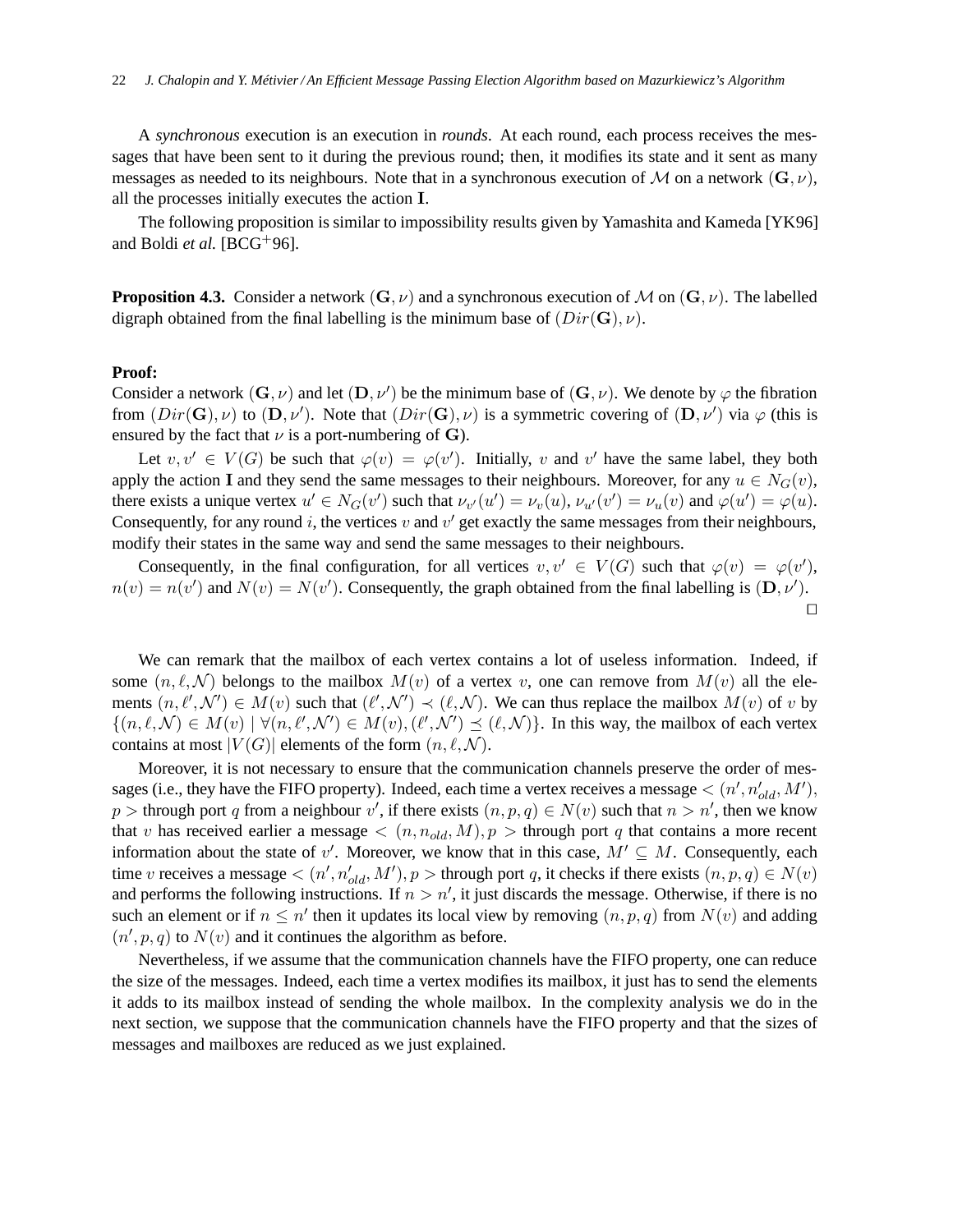### **4.6. Complexity Analysis**

We are interested in determining the time complexity, the message complexity of  $\mathcal M$  and we want to determine the size of the messages and the size of the memory needed by each vertex.

As Tel [Tel00] (p. 71), we define the time complexity by supposing that internal events need zero time units and that the transmission time (i.e., the time between sending and receiving a message) is at most one time unit. This corresponds to the number of rounds needed by a synchronous execution of the algorithm. Note that the correctness of  $M$  is independent of these assumptions.

We consider an initial labelling  $\lambda$  of G such that the size of each label  $\ell$  is at most  $O(\log |V(G)|)$ bits (which is enough to give distinct labels to all vertices of G if needed).

We consider an execution of the algorithm where the size of messages and mailboxes has been reduced as explained in the previous section. Moreover, we suppose that each process sends the elements  $\{(n', n'_{old}, \mathcal{N}')\}$  of its mailbox one by one and it sends k messages if it has k elements to send to its neighbours.

**Proposition 4.4.** Given a network  $(G, \nu)$  with *n* vertices, *m* edges, whose maximum degree is  $\Delta$  and whose diameter is D, any execution of M on  $(G, \nu)$  needs  $O(Dn^2)$  time units and  $O(m^2n)$  messages of  $O(\Delta \log n)$  bits. Moreover, the memory needed by each process is  $O(\Delta n \log n)$  bits.

#### **Proof:**

Consider a network  $(G, \nu)$  with *n* vertices, m edges, whose maximum degree is  $\Delta$  and whose diameter is D. Consider an execution of M on  $(G, \nu)$ . From Lemmas 4.3 and 4.4, we know that each vertex modifies its number at most  $n$  times.

For each vertex v, since the numbers of v and of its neighbours can only increase, the couple  $(n(v),$  $N(v)$ ) can take at most  $(\deg_G(v) + 1)n$  different values. Each time a vertex modifies its number or its local view, it can generate at most  $O(m)$  messages, since a vertex whose mailbox already contains  $(n(v), \lambda(v), N(v))$  will not broadcast this information to its neighbours. Consequently, any execution of M on G needs at most  $O(m^2n)$  messages. Moreover, since we suppose that all messages have the form  $<(n, n_{old}, \{(n', \ell', \mathcal{N}')\}), p>$  and since  $N(v)$  contains at most  $\Delta$  elements, each message has a size of  $O(\Delta \log n)$  bits.

Each time a vertex v modifies its number or its local view, all vertices of G know  $(n(v), \lambda(v), N(v))$ in D time units. Moreover, each time a vertex v modifies its number, the neighbours of v modify their local views in 1 time unit. Thus, each time a vertex modifies its number, all the vertices of G have the same mailbox in  $D + 1$  time units if no vertex has modified its number in the meanwhile. If all vertices have the same mailbox and if all send messages have arrived, we know from Lemma 4.1, that the computation is over. Consequently, any execution of the algorithm terminates in  $O(Dn^2)$  time units.

For each vertex v,  $n(v)$  can be encoded with log n bits and  $N(v)$  can be encoded with  $O(\Delta \log n)$ bits. Since each vertex keeps only the information that is useful in its mailbox, there are at most  $n$ elements in  $M(v)$  and each of these elements can be encoded with  $O(\Delta \log n)$  bits. Consequently, each vertex of G needs a memory of  $O(\Delta n \log n)$  bits to store its state. □

**Remark 4.2.** For any network (G, ν), the algorithms of Yamashita and Kameda [YK96] and of Boldi *et al.* [BCG<sup>+</sup>96] needs  $O(n)$  time units and  $O(mn)$  messages of  $2^{O(n)}$  bits. Moreover, each process needs  $2^{O(n)}$  bits of memory.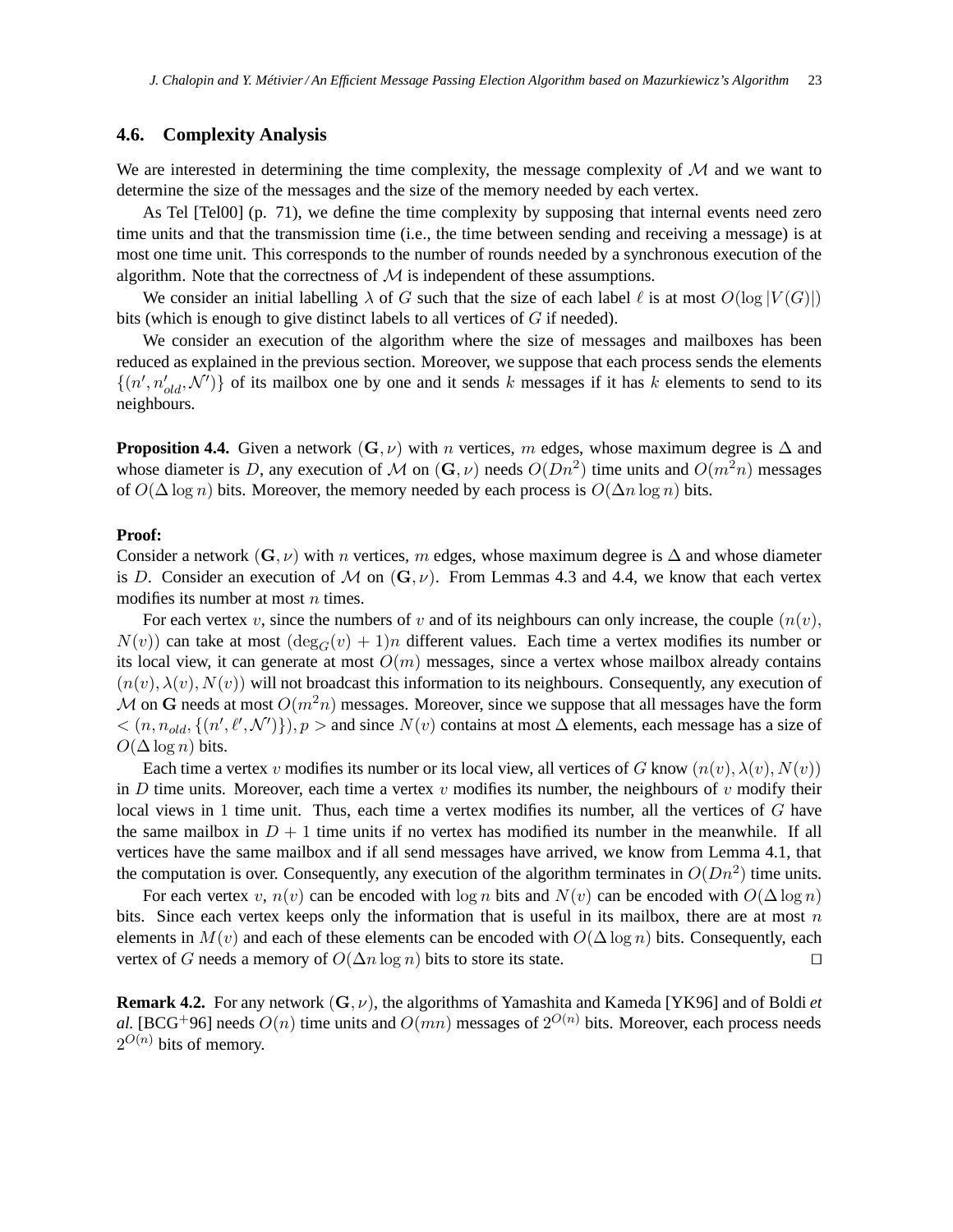Thus,  $M$  is an algorithm that is executed in polynomial time and needs messages of polynomial size, whereas the algorithms known before need messages of exponential size.

# **5. Final Remarks**

In this paper, we have presented a characterization of networks that admit naming and election algorithms in the asynchronous message passing model. This characterization is expressed in terms of coverings of directed graphs. To obtain a sufficient condition, we have adapted Mazurkiewicz's algorithm in the asynchronous message passing model and the enumeration algorithm we obtained has some nice properties that the previous existing algorithms do not have. In particular, our algorithm needs a polynomial number of messages of polynomial size, whereas existing algorithms use messages of exponential size.

In [YK99], Yamashita and Kameda consider different models of port awareness. In the algorithm they use to solve the election problem, if a vertex sends a message, it sends it to all its neighbours. The algorithm we described in Section 4 uses the same technique. Therefore they consider two kinds of emissions of messages: either each vertex can distinguish its outgoing ports or not. If it cannot, then each vertex can just broadcast a message to all its neighbours. Moreover they also distinguish two kinds of receptions of messages: either a vertex can know the port through which it receives each message, or it receives all messages in a mailbox and it has no means to know who is the sender of each message. Consequently, in [YK99], four message passing models are studied: the *port-to-port* model (that has been studied here), the *port-to-mailbox* model, the *broadcast-to-port* model and the *broadcast-to-mailbox* model. One can also obtain characterizations of networks admitting election and naming algorithms in these different models expressed in terms of coverings and fibrations. Moreover, one can easily adapt algorithm  $\mathcal M$  to these different models to obtain polynomial algorithms, whereas the algorithms presented by Yamashita and Kameda in [YK99] need messages of exponential size.

In Mazurkiewicz's model, the algorithm presented by Mazurkiewicz in [Maz97] is used as a basic building block to solve other classical problems in distributed computing. In [GMM04], Godard, Métivier and Muscholl characterize graph classes that can be recognized in a distributed way. In [MT00], Métivier and Tel characterize graph classes where any distributed algorithm can be transformed into a distributed algorithm where processes can detect that the global computation is finished and in [GM02], Godard and Métivier characterize graph classes that admit an election algorithm.

It is a natural question to wonder if these results can be extended to the asynchronous message passing model, once we have a Mazurkiewicz-like algorithm in this model. In [CGMT07], using the algorithm described in this paper and a termination detection algorithm of Szymansky, Shi and Prywes [SSP85], some extensions of the results of [MT00, GM02] have been obtained in the asynchronous message passing model.

# **References**

- [Ang80] D. Angluin. Local and global properties in networks of processors. In *Proc. of the 12th Symposium on Theory of Computing (STOC 1980)*, pages 82–93, 1980.
- [AW04] H. Attiya and J. Welch. *Distributed computing: fundamentals, simulations, and advanced topics*. John Wiley and Sons, 2004.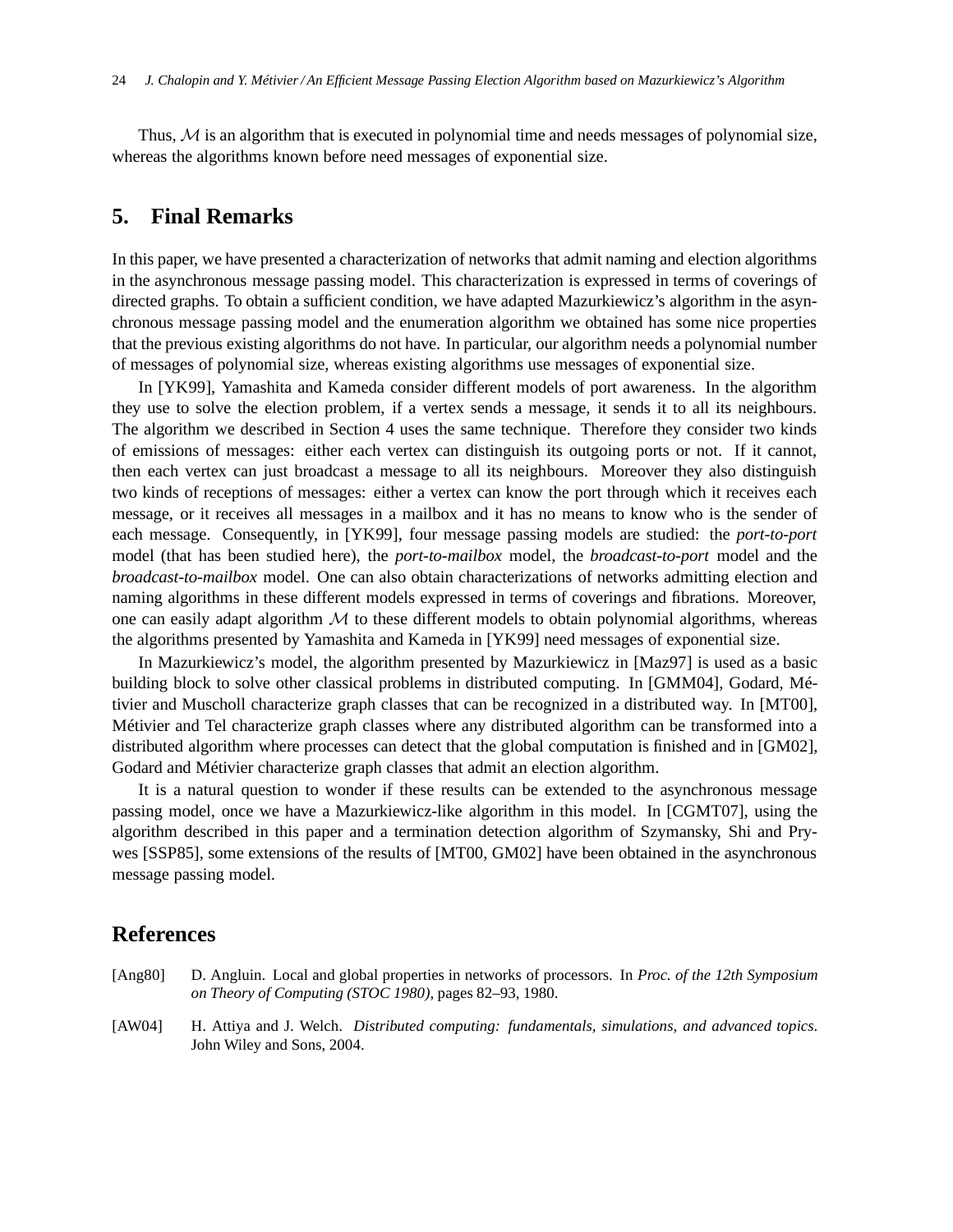- [BCG+96] P. Boldi, B. Codenotti, P. Gemmell, S. Shammah, J. Simon, and S. Vigna. Symmetry breaking in anonymous networks: characterizations. In *Proc. of the 4th Israeli Symposium on Theory of Computing and Systems (ISTCS 1996)*, pages 16–26. IEEE Press, 1996.
- [Bod89] H.L. Bodlaender. The classification of coverings of processor networks. *Journal of parallel and distributed computing*, 6(1):166–182, 1989.
- [BV02] P. Boldi and S. Vigna. Fibrations of graphs. *Discrete Mathematics*, 243(1-3):21–66, 2002.
- [CGMT07] J. Chalopin, E. Godard, Y. Métivier, and G. Tel. About the termination detection in the asynchronous message passing model. In *Proc. of the 33rd Conference on Current Trends in Theory and Practice of Informatics (SOFSEM 2007)*, volume 4362 of *Lecture Notes in Computer Science*, pages 200–211. Springer-Verlag, 2007.
- [Cha05] J. Chalopin. Local computations on closed unlabelled edges: the election problem and the naming problem. In *Proc. of the 31st Conference on Current Trends in Theory and Practice of Informatics (SOFSEM 2005)*, volume 3381 of *Lecture Notes in Computer Science*, pages 81–90. Springer-Verlag, 2005.
- [CM04] J. Chalopin and Y. Métivier. Election and local computations on edges. In *Proc. of Foundations of Software Science and Computation Structures, 7th International Conference (FOSSACS 2004)*, volume 2987 of *Lecture Notes in Computer Science*, pages 90–104. Springer-Verlag, 2004.
- [CM05] J. Chalopin and Y. Métivier. A bridge between the asynchronous message passing model and local computations in graphs. In *Proc. of the 30th International Symposium on Mathematical Foundations of Computer Science (MFCS 2005)*, volume 3618 of *Lecture Notes in Computer Science*, pages 212– 223. Springer-Verlag, 2005.
- [CMZ04] J. Chalopin, Y. Métivier, and W. Zielonka. Election, naming and cellular edge local computations. In *Proc. of the 2nd International Conference on Graph Transformations (ICGT 2004)*, volume 3256 of *Lecture Notes in Computer Science*, pages 242–256. Springer-Verlag, 2004.
- [GM02] E. Godard and Y. Métivier. A characterization of families of graphs in which election is possible (*ext. abstract*). In *Proc. of Foundations of Software Science and Computation Structures, 5th International Conference (FOSSACS 2002)*, volume 2303 of *Lecture Notes in Computer Science*, pages 159–172. Springer-Verlag, 2002.
- [GMM04] E. Godard, Y. Métivier, and A. Muscholl. Characterization of classes of graphs recognizable by local computations. *Theory of Computing Systems*, 37(2):249–293, 2004.
- [HU79] J. Hopcroft and J. Ullman. *Introduction to automata theory, languages and computation*. Addison-Wesley, 1979.
- [Lei82] F.T. Leighton. Finite common coverings of graphs. *J. Combin. Theory, Ser. B*, 33(3):231–238, 1982.
- [LeL77] G. LeLann. Distributed systems, towards a formal approach. In *Information processing 1977*, pages 155–160. North-Holland, 1977.
- [Lyn96] N. Lynch. *Distributed algorithms*. Morgan Kaufman, 1996.
- [Maz97] A. Mazurkiewicz. Distributed enumeration. *Information Processing Letters*, 61(5):233–239, 1997.
- [Maz04] A. Mazurkiewicz. Bilateral ranking negotiations. *Fundamenta Informaticae*, 60(1-4):1–16, 2004.
- [MT00] Y. Métivier and G. Tel. Termination detection and universal graph reconstruction. In *Proc. of 7th International Colloquium on Structural Information and Communication Complexity (SIROCCO 2000)*, Proceedings in Informatics, pages 237–251. Carleton Scientific, 2000.